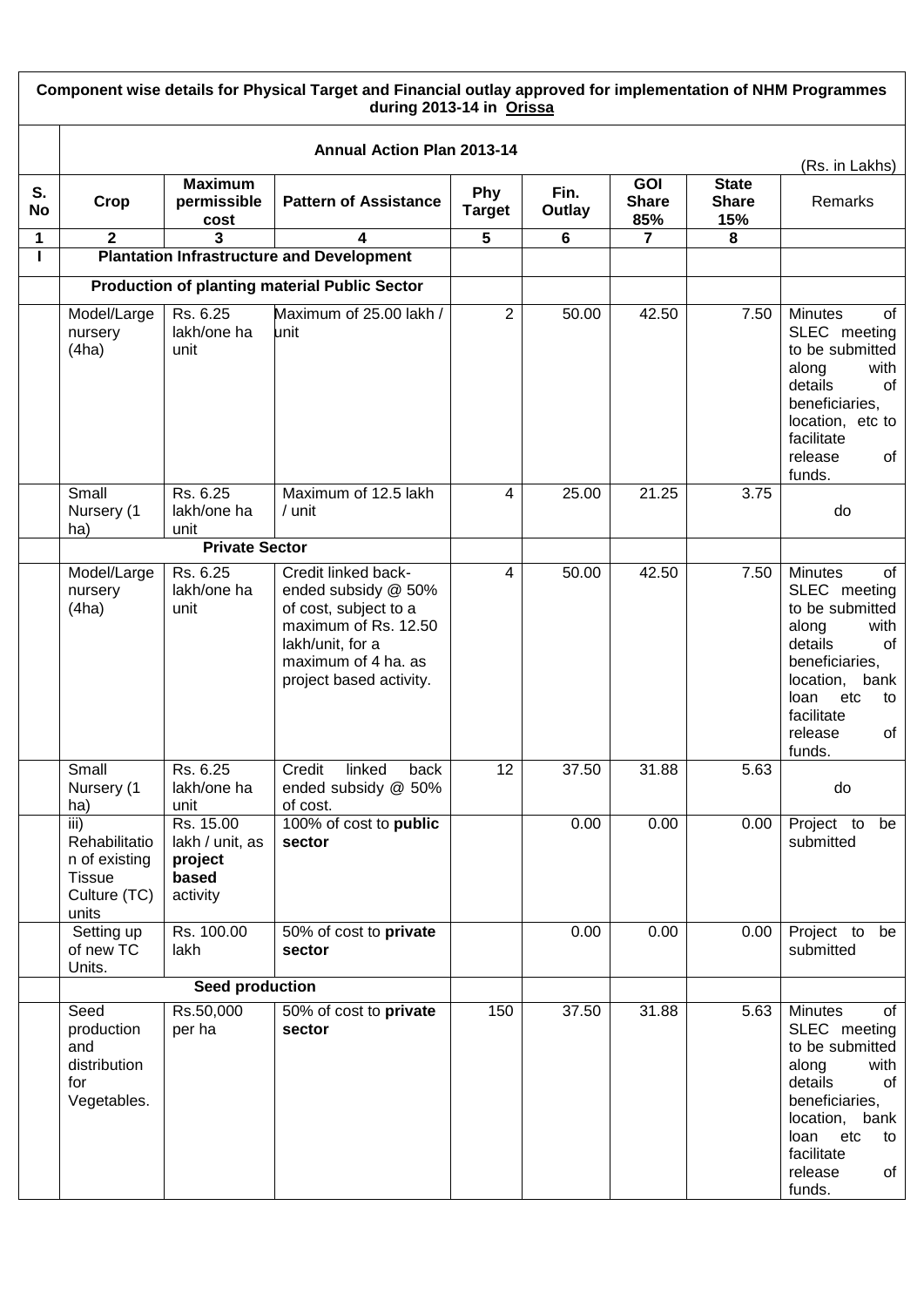|              | vi) Import of<br>planting<br>material for<br>trial &<br>demonstrati<br>on purpose<br>(By State<br>Government<br>, Grower<br>Associations<br>recognized<br>by NHB/<br>MoA, PSU) | Rs. 10.00<br>lakh                         | 100% of cost for State<br>Govt. PSU, 50% to<br>Grower Associations.                                                                                                                                                                                                                                                                                                               |                 |        | 0.00   | 0.00  | do |
|--------------|--------------------------------------------------------------------------------------------------------------------------------------------------------------------------------|-------------------------------------------|-----------------------------------------------------------------------------------------------------------------------------------------------------------------------------------------------------------------------------------------------------------------------------------------------------------------------------------------------------------------------------------|-----------------|--------|--------|-------|----|
| $\mathbf{2}$ | Sub-total                                                                                                                                                                      |                                           | Establishment of new gardens / Area Expansion                                                                                                                                                                                                                                                                                                                                     | 172             | 200.00 | 170.00 | 30.00 |    |
|              |                                                                                                                                                                                | beneficiary)                              | Fruit crops other than cost intensive crops using<br>normal spacing (For a maximum area of 4 ha per                                                                                                                                                                                                                                                                               |                 |        |        |       |    |
|              |                                                                                                                                                                                |                                           |                                                                                                                                                                                                                                                                                                                                                                                   |                 |        |        |       |    |
|              | <b>Strawberry</b>                                                                                                                                                              | <b>Fruits - Perennials</b><br>Rs.100000/h | Maximum<br>of                                                                                                                                                                                                                                                                                                                                                                     |                 | 0.00   | 0.00   | 0.00  |    |
|              |                                                                                                                                                                                | a                                         | Rs.50000/-<br>ha.<br>per<br>(50%<br>$\circ$ of<br>for<br>cost<br>meeting<br>the<br>expenditure<br>on<br>planting material and<br>cost of material<br>for<br>INM/IPM,<br>3<br>in<br>of<br>instalments<br>60:20:20 subject<br>to<br>survival rate of 75% in<br>2nd year and 90% in<br>3rd year for perennial<br>crops and for non<br>perennial crops in 2<br>instalments of 75:25). |                 |        |        |       |    |
|              | High<br>density<br><b>Planting</b><br>(mango)<br>(2.5mx2.5m)                                                                                                                   | Rs. 80000<br>/ha                          | Rs.<br>of<br>Maximum<br>40000/- per ha. (50%<br>of cost for meeting the<br>expenditure<br>on<br>planting material and<br>cost of material for<br>INM/IPM etc., in 3<br>instalments<br>0f<br>60:20:20 subject to<br>survival rate of 75% in<br>2nd year and 90% in<br>3 <sup>rd</sup> year).                                                                                       | 10              | 2.40   | 2.04   | 0.36  |    |
|              | High<br>density<br><b>Planting</b><br>(guava)<br>(3mx3m)                                                                                                                       | Rs. 80000<br>/ha                          | Rs.<br>Maximum<br>of<br>40000/- per ha. (50%<br>of cost for meeting the<br>expenditure<br>on<br>planting material and<br>cost of material for<br>INM/IPM etc.,<br>in $3$<br>instalments<br>of<br>60:20:20 subject to<br>survival rate of 75% in<br>2nd year and 90% in<br>3 <sup>rd</sup> year).                                                                                  | 10 <sup>°</sup> | 1.88   | 1.60   | 0.28  |    |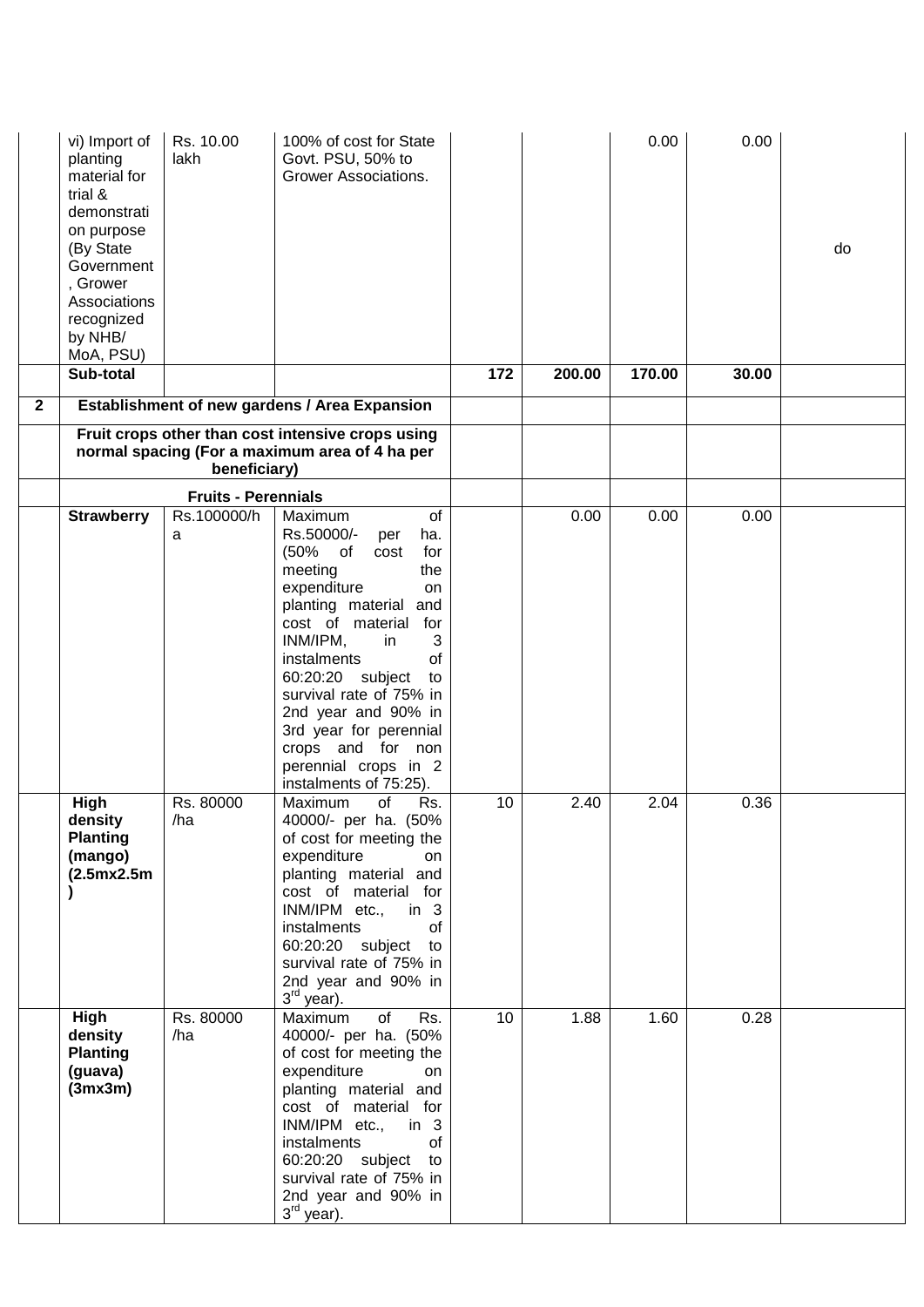| Mango (10m<br>x 10m    | Rs.22000/ha  | Maximum<br>of<br>Rs.16500/-<br>per<br>ha.<br>(75% of<br>cost<br>for<br>meeting<br>the<br>expenditure<br>on<br>planting material and<br>cost of INM/IPM etc in<br>3<br>instalments<br>0f<br>60:20:20 subject<br>to<br>survival rate of 75% in<br>2nd year & 90% in 3rd<br>year for perennial<br>crops and for non<br>perennial crops                                                                                              | 300 | 29.70 | 25.2  | 4.5  |  |
|------------------------|--------------|----------------------------------------------------------------------------------------------------------------------------------------------------------------------------------------------------------------------------------------------------------------------------------------------------------------------------------------------------------------------------------------------------------------------------------|-----|-------|-------|------|--|
| Litchi (7.5m<br>x 7.5m | Rs.29,230/ha | of<br>Maximum<br>Rs.21923/-<br>ha.<br>per<br>(75% of<br>cost<br>for<br>meeting<br>the<br>expenditure<br>on<br>planting material and<br>cost of INM/IPM etc in<br>3<br>instalments<br>of<br>60:20:20 subject to<br>survival rate of 75% in<br>2nd year & 90% in 3rd<br>year for perennial<br>crops and for non<br>perennial crops                                                                                                 | 100 | 13.15 | 11.2  | 2.0  |  |
| Citrus (6m x<br>6m)    | Rs35340/ha   | Maximum<br>of<br>Rs.25005/-<br>per<br>ha.<br>(75% of<br>cost<br>for<br>meeting<br>the<br>expenditure<br>on<br>planting material and<br>cost of INM/IPM etc in<br>3<br>instalments<br>οf<br>60:20:20 subject<br>to<br>survival rate of 75% in<br>2nd year & 90% in 3rd<br>year for perennial<br>crops.                                                                                                                            | 100 | 15.90 | 13.5  | 2.4  |  |
| Pomegranat<br>е        | Rs.40000/ha. | Maximum<br>of<br>Rs.31500/-<br>per<br>ha.(75% of cost for<br>meeting<br>the<br>expenditure<br>on<br>planting material and<br>cost of material for<br>INM/IPM,<br>3<br>in<br>of<br>instalments<br>60:20:20 subject to<br>survival rate of 75% in<br>2nd year and 90% in<br>3rd year for perennial<br>crops and for non<br>perennial crops in 2<br>instalments of 75:25)<br>subject to survival rate<br>of 90% in second<br>year). | 100 | 18.00 | 15.30 | 2.70 |  |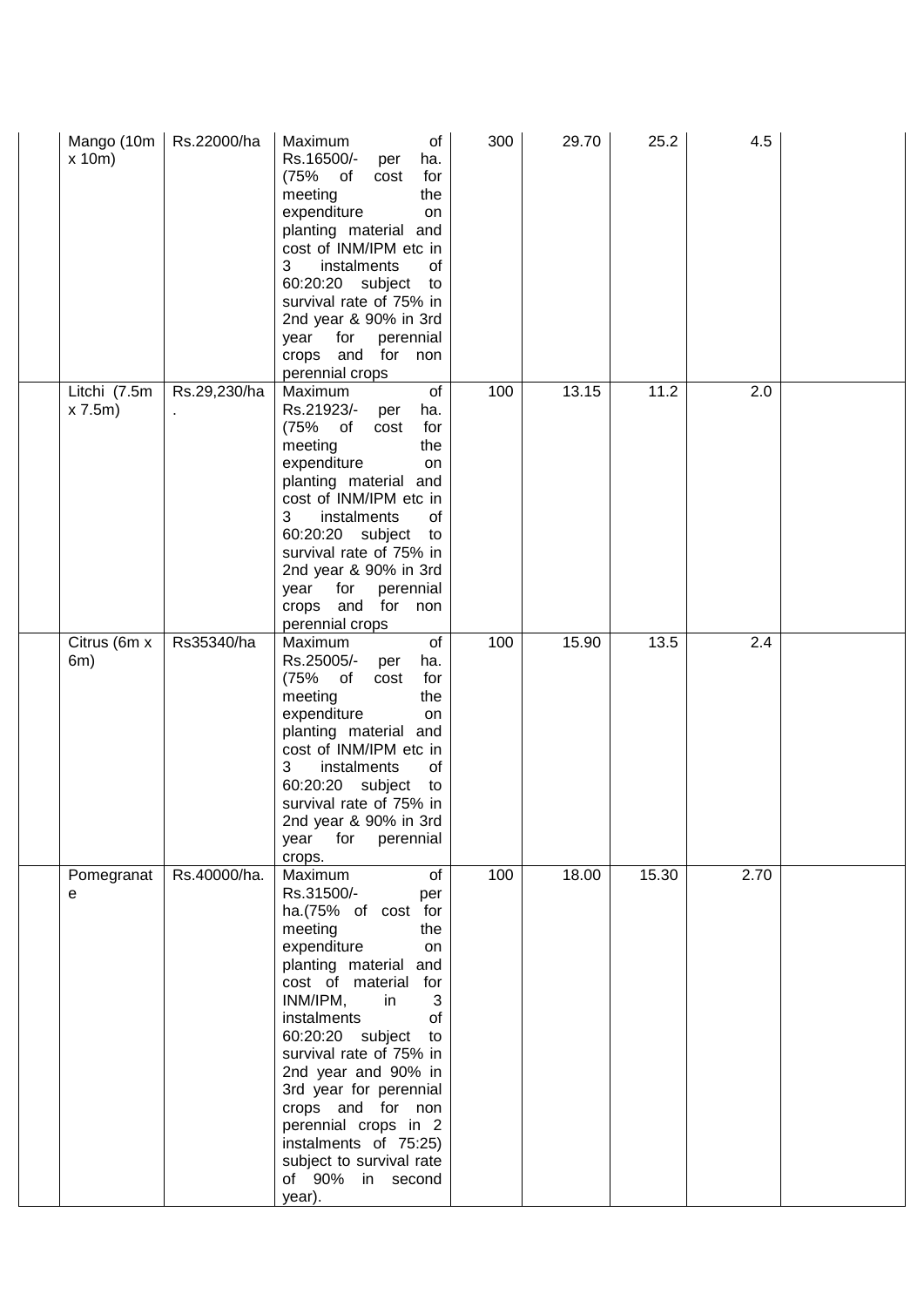| Guava            | Rs.21950                    | Maximum<br>of<br>Rs.16463/-<br>per<br>ha.(75% of cost for<br>meeting<br>the<br>expenditure<br>on<br>planting material and<br>cost of material for<br>INM/IPM,<br>in<br>3<br>instalments<br>of<br>60:20:20 subject<br>to<br>survival rate of 75% in<br>2nd year and 90% in<br>3rd year for perennial<br>crops and for non<br>perennial crops in 2<br>instalments of 75:25)<br>subject to survival rate<br>of 90% in second<br>year).                  | 100  | 9.88   | 8.40  | 1.48  |  |
|------------------|-----------------------------|------------------------------------------------------------------------------------------------------------------------------------------------------------------------------------------------------------------------------------------------------------------------------------------------------------------------------------------------------------------------------------------------------------------------------------------------------|------|--------|-------|-------|--|
| Custardappl<br>е | Rs.40,000/ha                | Maximum<br>of<br>Rs.30,000/-<br>per<br>ha.(75% of cost for<br>meeting<br>the<br>expenditure<br>on<br>planting material and<br>cost of material for<br>INM/IPM,<br>in<br>3<br>instalments<br>of<br>60:20:20 subject<br>to<br>survival rate of 75% in<br>2nd year and 90% in<br>3rd year for perennial<br>crops and for non<br>perennial crops in 2<br>installments of 75:25)<br>subject to survival rate<br>of 90% in second<br>year).                | 100  | 18.00  | 15.30 | 2.70  |  |
| Pappaya          | Rs.40,000/ha   Maximum      | $\overline{\phantom{a}}$ of<br>Rs.30,000/-<br>per<br>ha.(75% of cost for<br>meeting<br>the<br>expenditure<br>on<br>planting material and<br>cost of material for<br>INM/IPM,<br>in<br>3<br>installments<br>οf<br>60:20:20 subject<br>to<br>survival rate of 75% in<br>2nd year and 90% in<br>3rd year for perennial<br>crops and for non<br>perennial crops in 2<br>installments of 75:25)<br>subject to survival rate<br>of 90% in second<br>year). | 500  | 90.00  | 76.50 | 13.50 |  |
| Sub-total        |                             |                                                                                                                                                                                                                                                                                                                                                                                                                                                      | 1320 | 198.92 | 169.1 | 29.8  |  |
|                  | <b>Fruits - Perennials</b>  |                                                                                                                                                                                                                                                                                                                                                                                                                                                      |      |        |       |       |  |
|                  | <b>Maintenance (I Year)</b> |                                                                                                                                                                                                                                                                                                                                                                                                                                                      |      |        |       |       |  |
|                  |                             |                                                                                                                                                                                                                                                                                                                                                                                                                                                      |      |        |       |       |  |
|                  |                             |                                                                                                                                                                                                                                                                                                                                                                                                                                                      |      |        |       |       |  |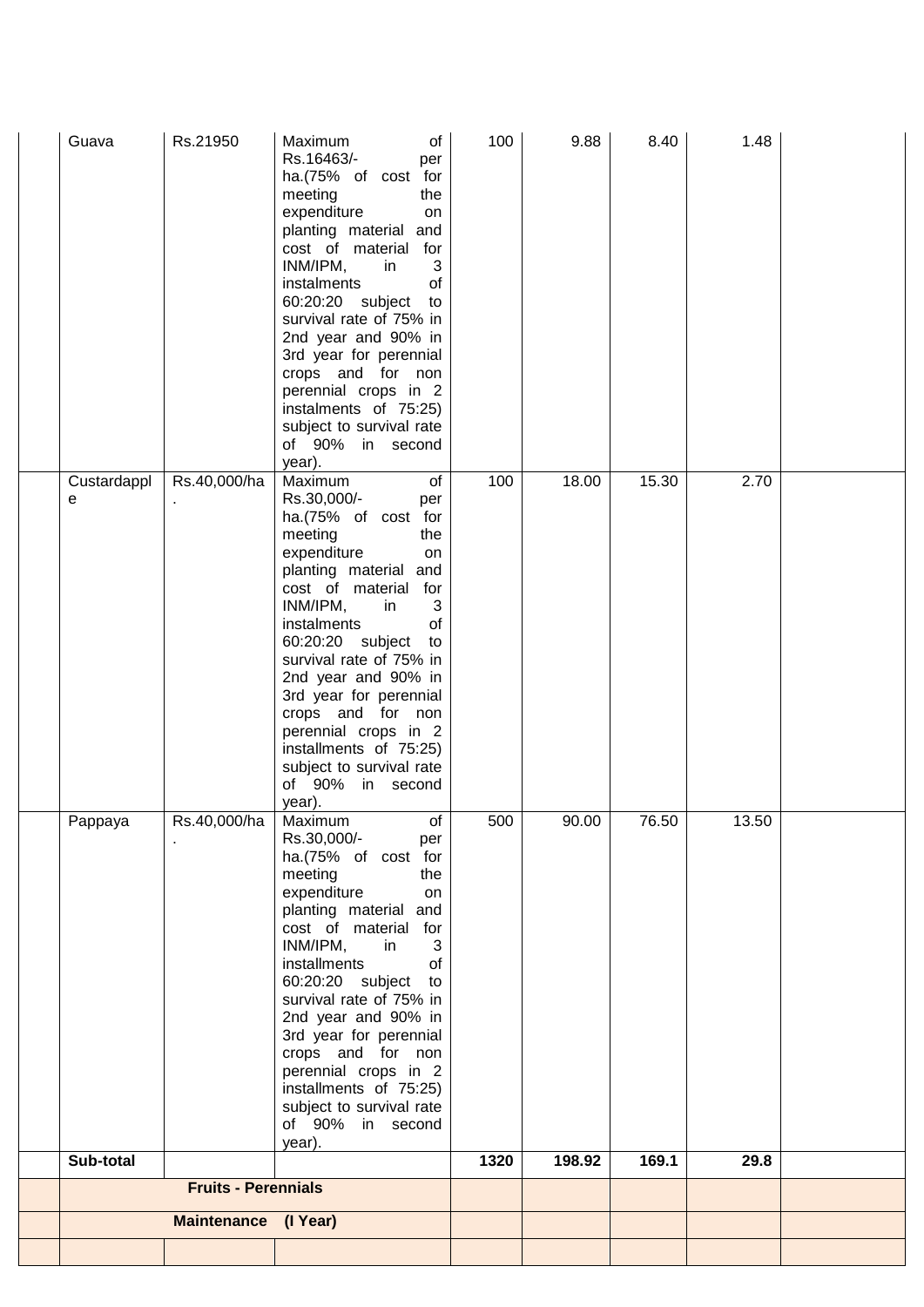| <b>High</b><br>density<br><b>Planting</b><br>(mango)<br>(2.5mx2.5m) | Rs. 80000<br>/ha | Maximum<br>Rs.<br>of<br>40000/- per ha. (50%<br>of cost for meeting the<br>expenditure<br>on<br>planting material and<br>cost of material for<br>INM/IPM etc., in 3<br>installments<br><b>of</b><br>60:20:20 subject to<br>survival rate of 75% in<br>2nd year and 90% in<br>$3rd$ year).                                                                                                                                       | 10 <sup>°</sup> | 0.80  | 0.68 | 0.12 |  |
|---------------------------------------------------------------------|------------------|---------------------------------------------------------------------------------------------------------------------------------------------------------------------------------------------------------------------------------------------------------------------------------------------------------------------------------------------------------------------------------------------------------------------------------|-----------------|-------|------|------|--|
| Mango                                                               | Rs.22000/ha      | of<br><b>Maximum</b><br>Rs.16500/- per<br>ha.<br>(75% of<br>cost<br>for<br>meeting<br>the<br>expenditure<br>on<br>planting material and<br>cost of INM/IPM etc in<br>3 <sup>7</sup><br>installments<br><sub>of</sub><br>60:20:20 subject to<br>survival rate of 75% in<br>2nd year & 90% in 3rd<br>year for perennial<br>crops and for non<br>perennial crops                                                                   | 1276            | 42.10 | 35.8 | 6.3  |  |
| Guava                                                               | Rs.21950         | Maximum<br>of<br>Rs.16463/-<br>per<br>ha.(75% of cost for<br>meeting<br>the<br>expenditure<br>on<br>planting material and<br>cost of material for<br>INM/IPM, in<br>3<br>installments<br>of<br>60:20:20 subject to<br>survival rate of 75% in<br>2nd year and 90% in<br>3rd year for perennial<br>crops and for non<br>perennial crops in 2<br>installments of 75:25)<br>subject to survival rate<br>of 90% in second<br>year). | 83              | 2.73  | 2.32 | 0.41 |  |
| Litchi (7.5m<br>x 7.5m                                              | Rs.29,230/ha     | Maximum<br>of<br>Rs.21923/-<br>ha.<br>per<br>$(75\% \text{ of }$<br>for<br>cost<br>meeting<br>the<br>expenditure<br>on<br>planting material and<br>cost of INM/IPM etc in<br>installments<br>3<br><b>of</b><br>60:20:20 subject to<br>survival rate of 75% in<br>2nd year & 90% in 3rd<br>year for perennial<br>crops and for non<br>perennial crops                                                                            | 58              | 2.53  | 2.1  | 0.4  |  |
| <b>Citrus</b>                                                       | Rs35340/ha       | Maximum<br>of<br>Rs.25005/- per<br>ha.<br>(75% of<br>for<br>cost<br>meeting<br>the<br>expenditure<br>on                                                                                                                                                                                                                                                                                                                         | 100             | 5.30  | 4.5  | 0.8  |  |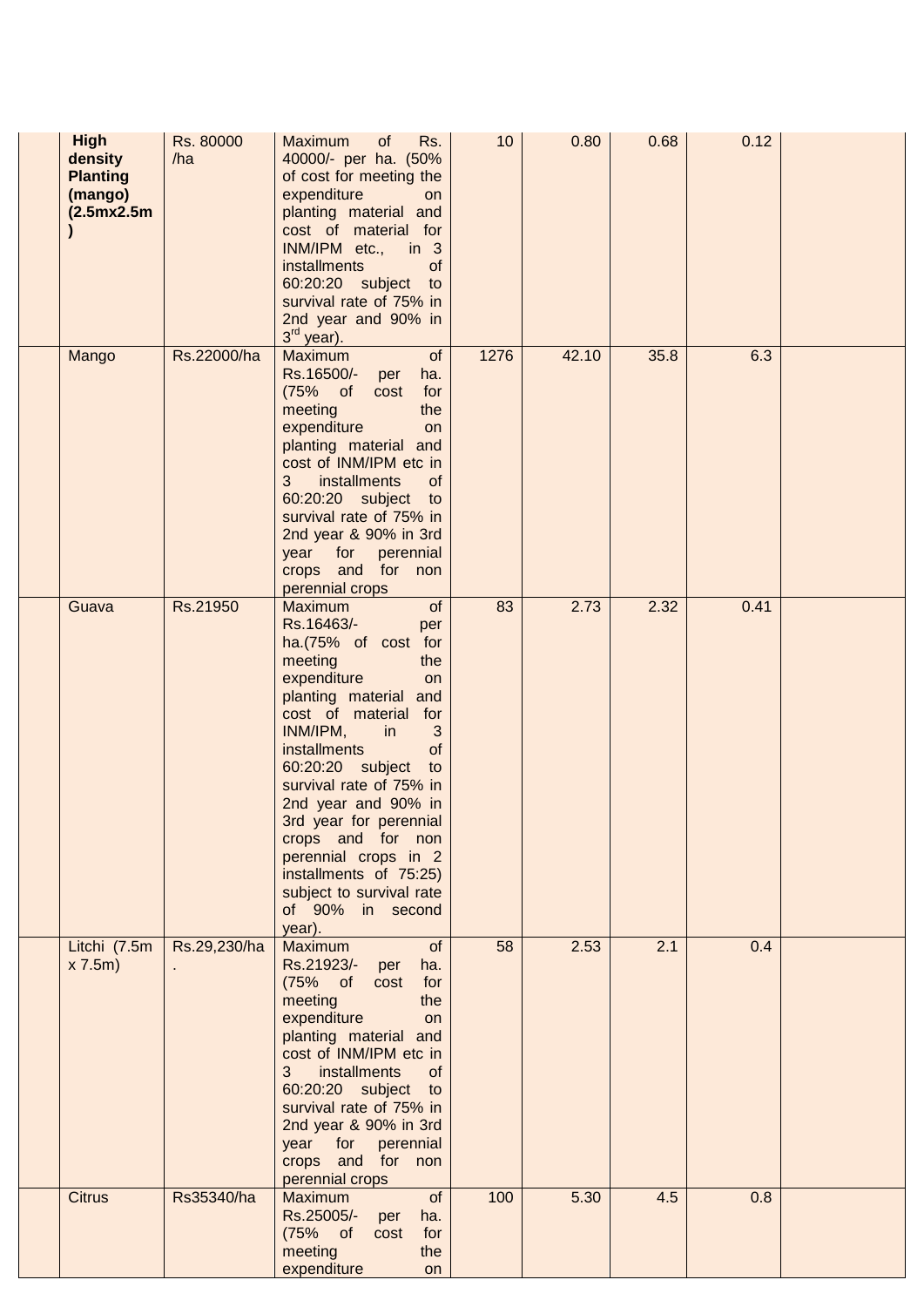|  |                  |              | planting material and<br>cost of INM/IPM etc in<br>installments<br>of<br>3<br>60:20:20 subject to<br>survival rate of 75% in<br>2nd year & 90% in 3rd<br>year for perennial<br>crops.                                                                                                                                                                                                                                                                   |    |      |      |      |  |
|--|------------------|--------------|---------------------------------------------------------------------------------------------------------------------------------------------------------------------------------------------------------------------------------------------------------------------------------------------------------------------------------------------------------------------------------------------------------------------------------------------------------|----|------|------|------|--|
|  | Pomegranat<br>е  | Rs.40000/ha. | Maximum<br>of<br>Rs.31500/-<br>per<br>ha.(75% of cost for<br>meeting<br>the<br>expenditure<br>on<br>planting material and<br>cost of material for<br>INM/IPM,<br>3<br>in<br><i>installments</i><br>of<br>60:20:20 subject to<br>survival rate of 75% in<br>2nd year and 90% in<br>3rd year for perennial<br>crops and for non<br>perennial crops in 2<br>installments of 75:25)<br>subject to survival rate<br>of 90% in second<br>year).               | 5  | 0.30 | 0.26 | 0.05 |  |
|  | Custardappl<br>е | Rs.40,000/ha | Maximum<br>of<br>Rs.30,000/-<br>per<br>ha.(75% of cost for<br>meeting<br>the<br>expenditure<br><b>on</b><br>planting material and<br>cost of material<br>for<br>INM/IPM,<br>3<br>in<br>installments<br><b>of</b><br>60:20:20 subject<br>to<br>survival rate of 75% in<br>2nd year and 90% in<br>3rd year for perennial<br>crops and for non<br>perennial crops in 2<br>installments of 75:25)<br>subject to survival rate<br>of 90% in second<br>year). | 48 | 2.85 | 2.42 | 0.43 |  |
|  | Pappaya          | Rs.40,000/ha | Maximum<br>of<br>Rs.30,000/-<br>per<br>ha.(75% of cost for<br>meeting<br>the<br>expenditure<br>on<br>planting material and<br>cost of material for<br>INM/IPM,<br>in<br>3<br>installments<br>of<br>60:20:20 subject to<br>survival rate of 75% in<br>2nd year and 90% in<br>3rd year for perennial<br>crops and for non<br>perennial crops in 2<br>installments of 75:25)<br>subject to survival rate<br>of 90% in second                               | 25 | 1.50 | 1.28 | 0.23 |  |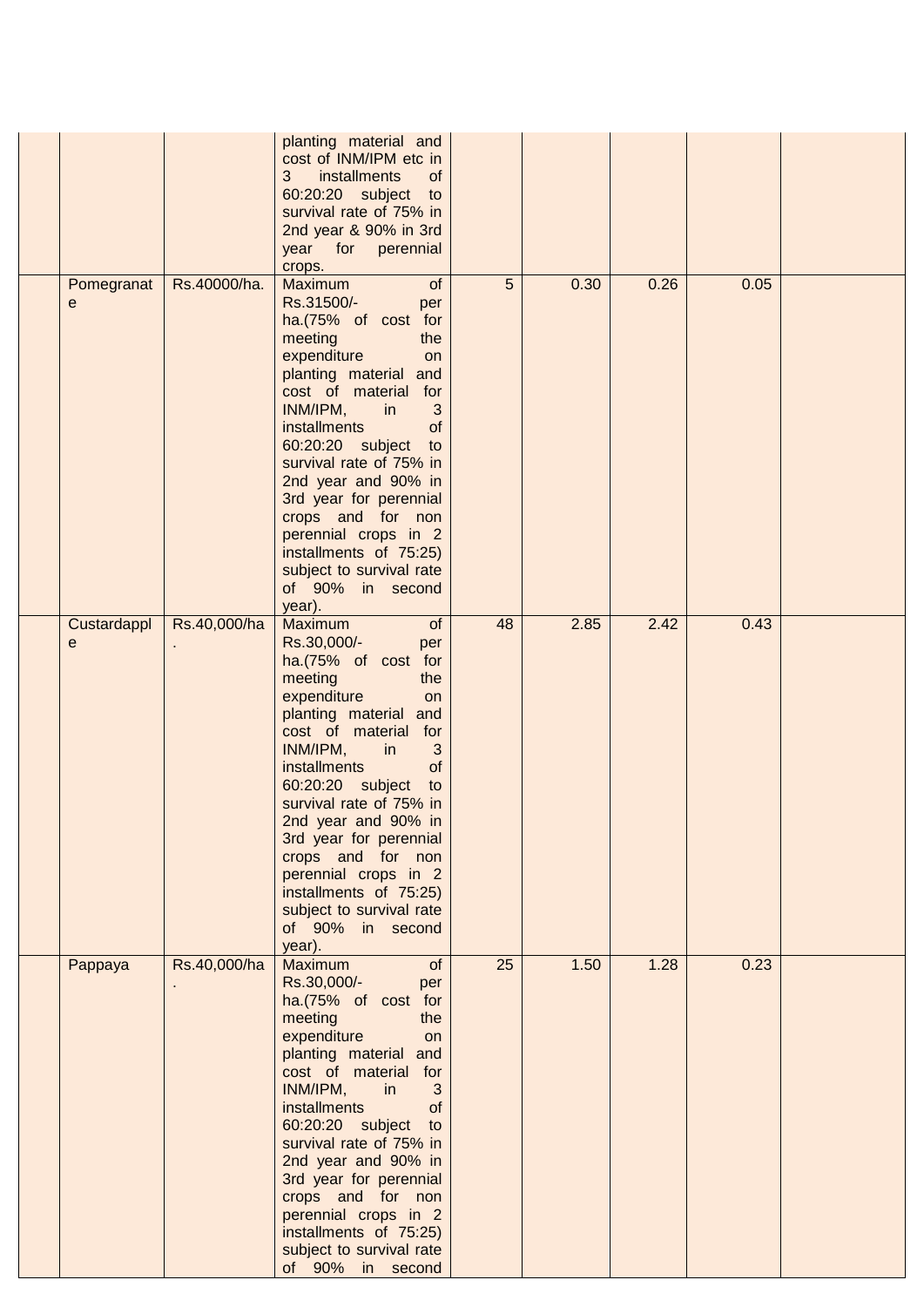|                        |                  | year).                                                                                                                                                                                                                                                                                                                                |                                                                                                            |             |                |       |      |
|------------------------|------------------|---------------------------------------------------------------------------------------------------------------------------------------------------------------------------------------------------------------------------------------------------------------------------------------------------------------------------------------|------------------------------------------------------------------------------------------------------------|-------------|----------------|-------|------|
|                        |                  |                                                                                                                                                                                                                                                                                                                                       |                                                                                                            |             |                |       |      |
|                        |                  |                                                                                                                                                                                                                                                                                                                                       |                                                                                                            |             |                |       |      |
| Sub-total              |                  |                                                                                                                                                                                                                                                                                                                                       | 1604                                                                                                       | 58.11       | 49.4           | 8.7   |      |
|                        |                  |                                                                                                                                                                                                                                                                                                                                       |                                                                                                            |             |                |       |      |
|                        |                  |                                                                                                                                                                                                                                                                                                                                       |                                                                                                            |             |                |       |      |
|                        |                  | Rs.16500/-<br>per<br>ha.<br>$(75\% \text{ of }$<br>cost<br>for<br>meeting<br>the<br>expenditure<br>on<br>planting material and<br>cost of INM/IPM etc in<br>3<br>installments<br>of<br>60:20:20 subject<br>to<br>survival rate of 75% in<br>2nd year & 90% in 3rd<br>year<br>for<br>perennial<br>crops and for non<br>perennial crops |                                                                                                            |             |                |       |      |
| Litchi (7.5m<br>x 7.5m |                  | of<br>Rs.21923/-<br>ha.<br>per<br>$(75\%$ of<br>for<br>cost<br>the<br>meeting<br>expenditure<br>on<br>planting material and<br>cost of INM/IPM etc in<br>3<br>installments<br>of<br>60:20:20 subject<br>to<br>survival rate of 75% in<br>2nd year & 90% in 3rd<br>year for<br>perennial<br>crops and for non                          |                                                                                                            |             | 4.7            | 0.8   |      |
| <b>Citrus</b>          | Rs35340/ha       | Maximum<br>of<br>Rs.25005/-<br>ha.<br>per<br>(75% of cost<br>for<br>meeting<br>the<br>expenditure<br>on<br>planting material and<br>cost of INM/IPM etc in<br>3 <sup>7</sup><br>installments<br>of<br>60:20:20 subject to<br>survival rate of 75% in<br>2nd year & 90% in 3rd<br>year for perennial                                   | 200                                                                                                        | 10.60       | 9.0            | 1.6   |      |
| Sub-total              |                  |                                                                                                                                                                                                                                                                                                                                       | 8725                                                                                                       | 293.28      | 249.3          | 44.0  |      |
|                        |                  |                                                                                                                                                                                                                                                                                                                                       |                                                                                                            |             |                |       |      |
| Banana<br>sucker       | Rs.70,000/<br>ha | Maximum of 35,000/-<br>ha.<br>per<br>$(50\% \text{ of cost})$<br>for<br>meeting<br>the<br>expenditure<br>on<br>planting material and<br>cost of material for<br>INM/IPM<br>$\overline{2}$<br>in<br>installments 75:25).                                                                                                               | 100                                                                                                        | 16.88       | 14.34          | 2.53  |      |
|                        | <b>Mango</b>     | <b>Maintenance</b><br>Rs.22000/ha<br>Rs.29,230/ha                                                                                                                                                                                                                                                                                     | (II Year)<br>Maximum<br>of<br><b>Maximum</b><br>perennial crops<br>crops.<br><b>Fruits- Non Perennials</b> | 8400<br>125 | 277.20<br>5.48 | 235.6 | 41.6 |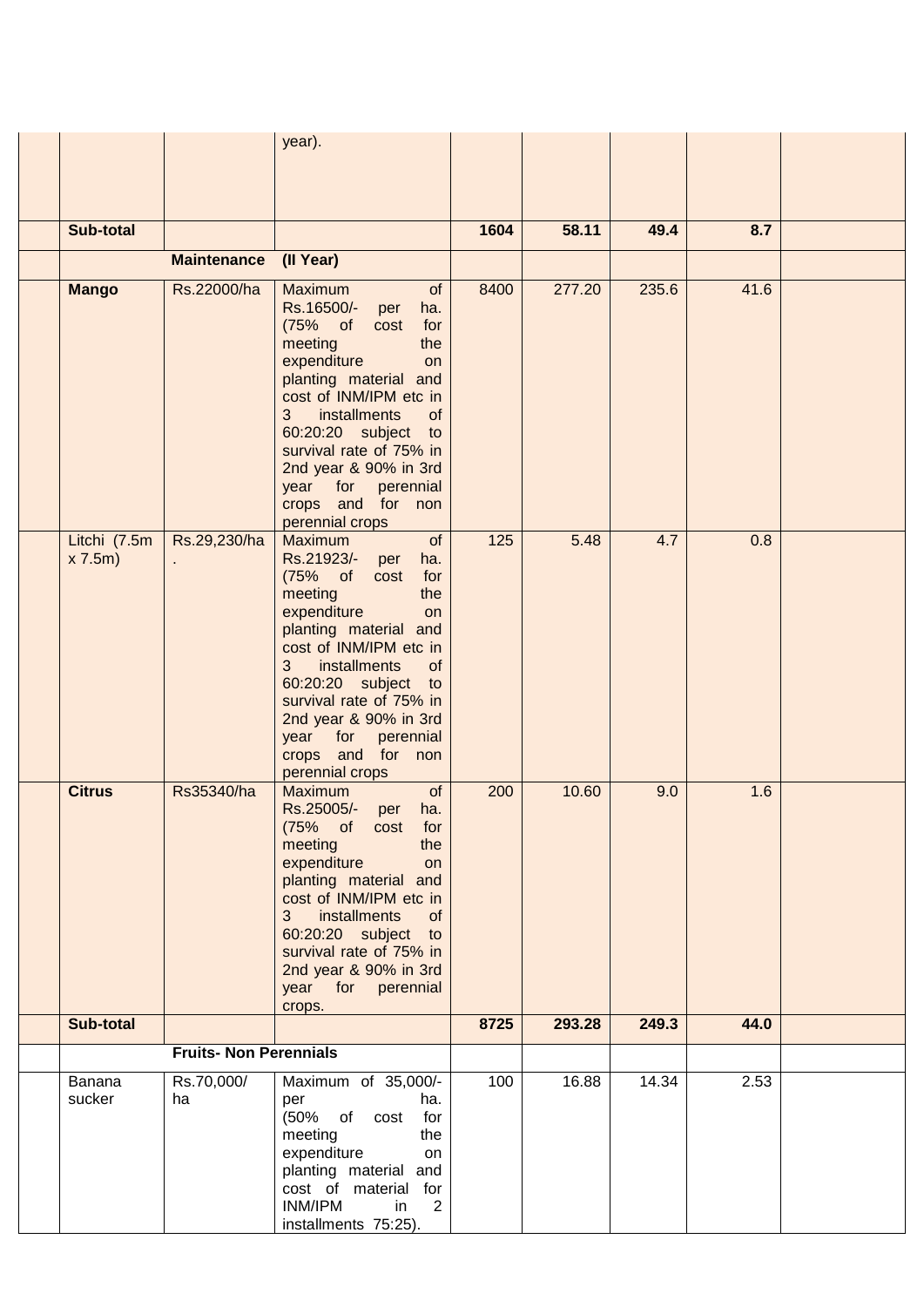| Pineapple<br>sucker   | Rs.70,000/<br>ha        | Maximum of 35,000/-<br>ha.<br>per<br>(50% of cost<br>for<br>meeting<br>the<br>expenditure<br>on<br>planting material<br>and<br>cost of material for<br>INM/IPM<br>2<br>in<br>installments 75:25).                                                            | 50               | 12.19  | 10.36  | 1.83 |                            |
|-----------------------|-------------------------|--------------------------------------------------------------------------------------------------------------------------------------------------------------------------------------------------------------------------------------------------------------|------------------|--------|--------|------|----------------------------|
| Banana<br>(TC)        | Rs.83,204/<br>ha        | Maximum<br>of<br>Rs.<br>41602/- per ha. (50 %<br>of cost for meeting the<br>expenditure<br>on<br>planting material and<br>cost of material for<br>INM/IPM etc, in 2<br>installments of 75:25<br>subject to survival rate<br>of 90% in second<br>year).       | 400              | 124.81 | 106.1  | 18.7 |                            |
| Sub-total             |                         |                                                                                                                                                                                                                                                              | 550.0            | 153.9  | 130.8  | 23.1 |                            |
|                       | <b>Maintenance</b>      |                                                                                                                                                                                                                                                              |                  |        |        |      |                            |
| <b>Banana</b><br>(TC) | Rs.83,204/<br>ha        | Rs.<br>of<br><b>Maximum</b><br>41602/- per ha. (50 %<br>of cost for meeting the<br>expenditure<br>on<br>planting material and<br>cost of material for<br>INM/IPM etc, in 2<br>instalments of 75:25<br>subject to survival rate<br>of 90% in second<br>year). | $\overline{135}$ | 14.04  | 11.9   | 2.1  |                            |
| <b>Sub-total</b>      |                         |                                                                                                                                                                                                                                                              | 135              | 14.04  | $11.9$ | 2.1  |                            |
|                       | <b>Mushrooms</b>        |                                                                                                                                                                                                                                                              |                  |        |        |      |                            |
|                       | production and training | (a) Integrated mushroom unit for spawn, compost                                                                                                                                                                                                              |                  |        |        |      |                            |
| Private<br>Sector     | Rs.50.00<br>lakh        | 100% of the cost to<br>public sector and 50%<br>of cost for private<br>sector, for meeting the<br>expenditure<br><b>on</b><br>infrastructure, as credit<br>linked<br>back<br>ended<br>subsidy.                                                               | $\overline{2}$   | 50.00  | 42.50  | 7.50 | Project to be<br>submitted |
|                       | (b) Spawn making unit   |                                                                                                                                                                                                                                                              |                  |        |        |      |                            |
| Private<br>Sector     | Rs. 15 lakh/<br>unit    | 100% of the cost to<br>public sector and in<br>case of private sector,<br>50% of cost, as credit<br>linked<br>back<br>ended<br>subsidy.                                                                                                                      | 6                | 45.00  | 38.25  | 6.75 | Project to be<br>submitted |
|                       | (c) Compost making unit |                                                                                                                                                                                                                                                              |                  |        |        |      |                            |
| Private<br>Sector     | Rs. 20.00<br>lakh/ unit | 100% of the cost to<br>public sector and in<br>case of private sector,<br>50% of cost, as credit<br>linked<br>back<br>ended<br>subsidy.                                                                                                                      | $\mathbf 1$      | 10.00  | 8.50   | 1.50 | Approved<br>on<br>3/8/12   |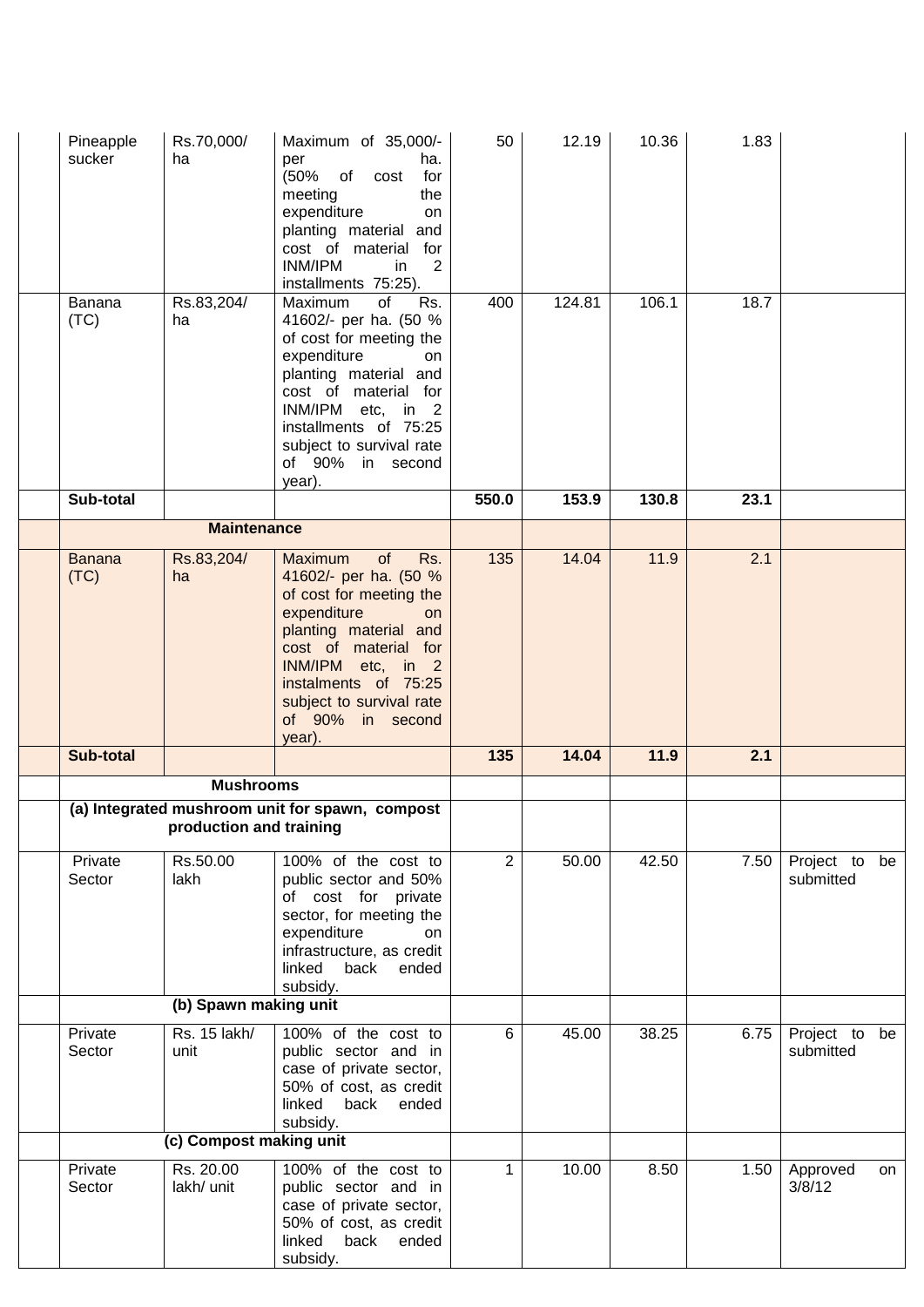| Sub-total                                                                                   |                                   |                                                                                                                                                                                | 9    | 105.00 | 89.25  | 15.75 |                                                                                                                                     |
|---------------------------------------------------------------------------------------------|-----------------------------------|--------------------------------------------------------------------------------------------------------------------------------------------------------------------------------|------|--------|--------|-------|-------------------------------------------------------------------------------------------------------------------------------------|
|                                                                                             |                                   |                                                                                                                                                                                |      |        |        |       |                                                                                                                                     |
|                                                                                             |                                   | Flowers (For a maximum of 2 ha per beneficiary)                                                                                                                                |      |        |        |       |                                                                                                                                     |
|                                                                                             | <b>Cut flowers</b>                |                                                                                                                                                                                |      |        |        |       |                                                                                                                                     |
| Small &<br><b>Marginal</b><br><b>Farmers</b>                                                | Rs. 70,000 /<br>ha.               | 50% of cost @<br>Rs.35,000 / ha. limited<br>to 2 ha per<br>beneficiary                                                                                                         | 150  | 52.50  | 44.63  | 7.88  |                                                                                                                                     |
| Other<br>farmers                                                                            | do                                | 33 % of cost @ Rs.<br>23,100 / ha. limited to<br>2 ha per beneficiary                                                                                                          | 150  | 34.65  | 29.45  | 5.20  |                                                                                                                                     |
|                                                                                             | <b>Bulbulous flowers</b>          |                                                                                                                                                                                |      |        |        |       |                                                                                                                                     |
| Small &<br><b>Marginal</b><br><b>Farmers</b>                                                | Rs. 90,000/<br>ha                 | 50% of cost @<br>Rs.45,000 / ha. limited<br>to 2 ha per<br>beneficiary                                                                                                         | 250  | 112.50 | 95.63  | 16.88 |                                                                                                                                     |
| Other<br>farmers                                                                            | do                                | 33 % of cost @ Rs.<br>29,700 / ha. limited to<br>2 ha per beneficiary                                                                                                          | 255  | 75.74  | 64.37  | 11.36 |                                                                                                                                     |
|                                                                                             | (c) Loose Flowers                 |                                                                                                                                                                                |      |        |        |       |                                                                                                                                     |
| Small &<br><b>Marginal</b><br><b>Farmers</b>                                                | Rs. 24,000/<br>ha                 | 50% of cost @<br>Rs.12,000 / ha. limited<br>to 2 ha per<br>beneficiary                                                                                                         | 100  | 12.00  | 10.20  | 1.80  |                                                                                                                                     |
| Other<br>farmers                                                                            | do                                | 33 % of cost @ Rs.<br>29,700 / ha. limited to<br>2 ha per beneficiary                                                                                                          | 100  | 7.92   | 6.73   | 1.19  |                                                                                                                                     |
| Sub-total                                                                                   |                                   |                                                                                                                                                                                | 1005 | 295.31 | 251.0  | 44.3  |                                                                                                                                     |
|                                                                                             | beneficiary)                      | Spices (For a maximum area of 4 ha per                                                                                                                                         |      |        |        |       |                                                                                                                                     |
|                                                                                             |                                   |                                                                                                                                                                                |      |        |        |       |                                                                                                                                     |
| Seed<br>spices and<br>Rhizomatic<br>Spices.                                                 | Rs. 25,000 /<br>ha                | Maximum<br>of<br>Rs.<br>12,500/- per ha. (50%<br>of cost for meeting the<br>expenditure<br>on<br>planting material and<br>cost of material for<br>INM/IPM etc).                | 3000 | 375.00 | 318.75 | 56.25 | certified<br>Only<br>Planting<br>material to be<br>TL<br>used.<br>material to be<br>used only from<br>Public<br>sector<br>agencies. |
| Perennial<br>spices<br>(black<br>pepper,<br>cinnamon,<br>clove and<br>nutmeg)               | Rs. 40,000ha                      | Maximum<br>of<br>Rs.<br>20,000/-<br>ha<br>per<br>(@50% of cost<br>for<br>meeting<br>the<br>expenditure<br>on<br>planting material and<br>cost of material for<br>INM/IPM etc). |      | 0.00   | 0.00   | 0.00  | do                                                                                                                                  |
|                                                                                             |                                   |                                                                                                                                                                                |      |        |        |       |                                                                                                                                     |
|                                                                                             |                                   | Aromatic Plants (For a maximum area of 4 ha per                                                                                                                                |      |        |        |       |                                                                                                                                     |
| (a) Cost<br>intensive<br>aromatic<br>plants<br>(patchouli,<br>geranium,<br>rosemary<br>etc) | beneficiary)<br>Rs. 75,000/<br>ha | 50% of cost, subject to<br>a maximum of<br>Rs.37,500/- per ha, for<br>meeting the<br>expenditure on<br>planting material and<br>cost of material for<br>INM/IPM etc.           |      | 0.00   | 0.00   | 0.00  |                                                                                                                                     |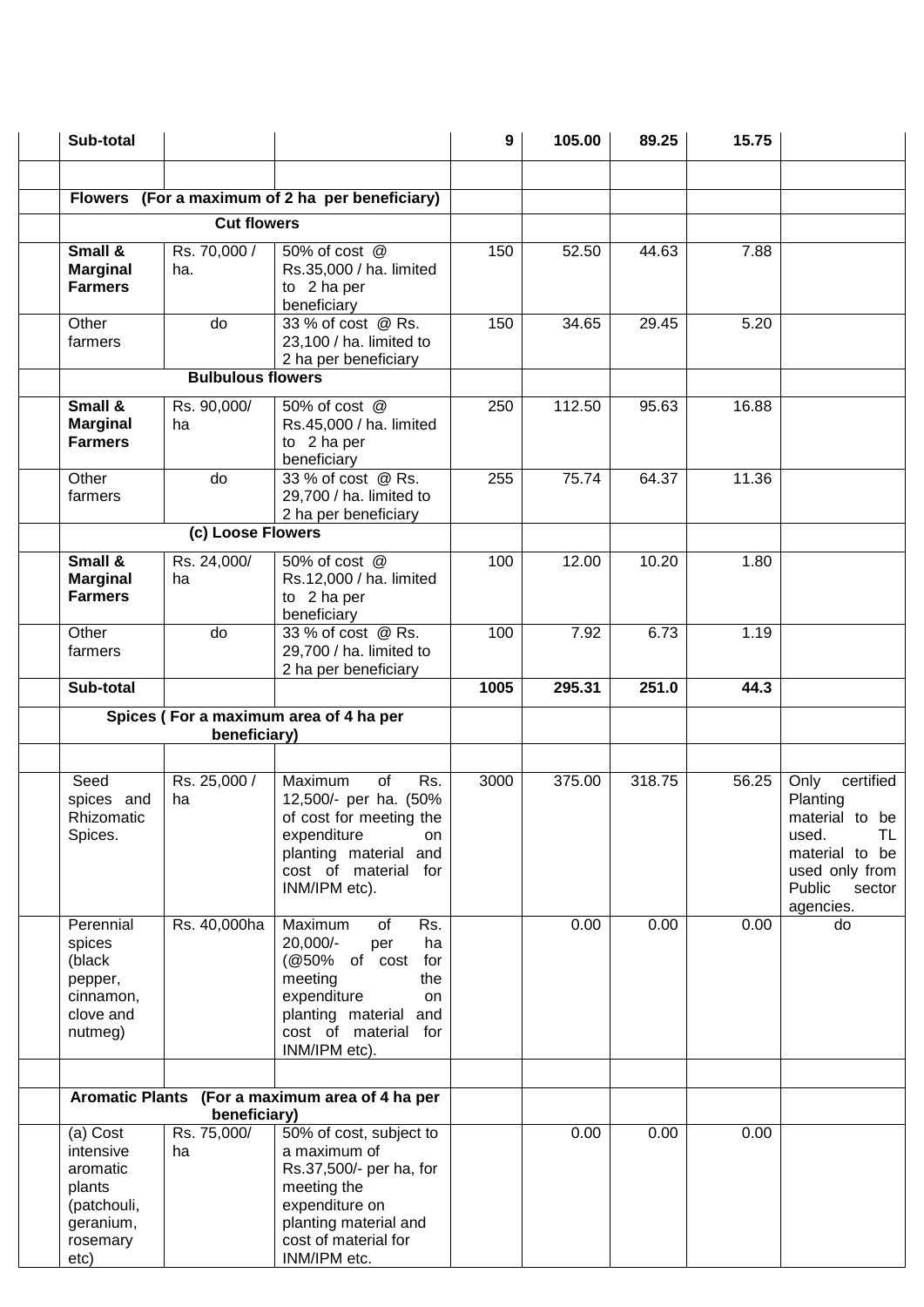|   | (b) Other<br>aromatic<br>plants                                                                                | Rs. 25,000/<br>ha                          | 50% of cost, subject to<br>a maximum of<br>Rs.12,500/- per ha, for<br>meeting the<br>expenditure on<br>planting material and<br>cost of material for<br>INM/IPM etc.                                                   | 100               | 12.50   | 10.63   | 1.88   |  |
|---|----------------------------------------------------------------------------------------------------------------|--------------------------------------------|------------------------------------------------------------------------------------------------------------------------------------------------------------------------------------------------------------------------|-------------------|---------|---------|--------|--|
|   | Sub-total                                                                                                      |                                            |                                                                                                                                                                                                                        | 3100              | 387.5   | 329.4   | 58.1   |  |
|   |                                                                                                                |                                            |                                                                                                                                                                                                                        |                   |         |         |        |  |
|   | Rejuvenati<br>on <i>I</i><br>replacemen<br>t of senile<br>plantation<br>including<br>Canopy<br>manageme<br>nt. | Rs.30,000/<br>ha (average)                 | 50% of the total cost<br>subject to a maximum<br>of Rs. 15,000/ha to a<br>limited of 2 ha per<br>beneficiary. Actual cost<br>to be claimed based<br>on the nature and<br>requirement of the<br>crop to be rejuvenated. | 1000              | 150.00  | 127.50  | 22.50  |  |
|   |                                                                                                                | <b>Creation of Water resources</b>         |                                                                                                                                                                                                                        |                   |         |         |        |  |
|   |                                                                                                                | (a) Community tanks                        |                                                                                                                                                                                                                        |                   |         |         |        |  |
|   | $x 3m$ ) -                                                                                                     |                                            | i) Community tanks/on farm ponds/on farm water<br>reservoirs with use of plastic/RCC lining - (10 ha.<br>of command area, with pond size of 100m x 100m                                                                |                   |         |         |        |  |
|   | - In Plain<br>areas                                                                                            | Rs. 15.00<br>lakh /unit in<br>plain areas, | 100% of cost for 10 ha                                                                                                                                                                                                 | 1                 | 15.00   | 12.75   | 2.25   |  |
|   |                                                                                                                |                                            | (b) Water harvesting system for individuals - for<br>storage of water in 20m x 20m x 3m ponds/wells<br>@Rs.100.00 cum (@50% subsidy) -                                                                                 |                   |         |         |        |  |
|   | - In Plain<br>areas                                                                                            | Rs. 1.20 lakh<br>/unit in plain<br>areas,  | 50% of cost.<br>Maintenance to be<br>ensured by the<br>beneficiary.                                                                                                                                                    | 3000              | 1800.00 | 1530.00 | 270.00 |  |
|   | Sub-total                                                                                                      |                                            |                                                                                                                                                                                                                        | $\overline{3}001$ | 1815.00 | 1542.75 | 272.25 |  |
| 3 |                                                                                                                | <b>Protected cultivation</b>               |                                                                                                                                                                                                                        |                   |         |         |        |  |
|   |                                                                                                                | <b>Green House structure</b>               |                                                                                                                                                                                                                        |                   |         |         |        |  |
|   | (a) Fan $&$<br>Pad system                                                                                      | Rs. 1465/<br>Sq.m                          | 50% of the cost limited<br>to 4000 Sq.m per<br>beneficiary.                                                                                                                                                            | 0.40              | 29.30   | 24.91   | 4.40   |  |
|   |                                                                                                                | <b>Naturally ventilated system</b>         |                                                                                                                                                                                                                        |                   |         |         |        |  |
|   | Tubular<br>structure                                                                                           | Rs. 935/<br>Sq.m                           | 50% of the cost limited<br>to 4000 Sq.m per<br>beneficiary.                                                                                                                                                            | 10                | 467.50  | 397.38  | 70.13  |  |
|   | Plastic<br>Mulching                                                                                            | Rs. 20,000/<br>ha                          | 50% of the total cost<br>limited to 2 ha per<br>beneficiary.                                                                                                                                                           | 6000              | 600.00  | 510.00  | 90.00  |  |
|   |                                                                                                                | <b>Shade Net House</b>                     |                                                                                                                                                                                                                        |                   |         |         |        |  |
|   | a) Tubular<br>structure                                                                                        | Rs. 600/<br>Sq.m                           | 50% of cost limited to<br>4000 Sq.m per<br>beneficiary.                                                                                                                                                                | 26.50             | 795.00  | 675.75  | 119.25 |  |
|   | b) Bamboo<br>structure                                                                                         | Rs. 300/<br>Sq.m                           | 50% of cost limited to<br>4000 Sq.m per<br>beneficiary.                                                                                                                                                                | 2.00              | 30.00   | 25.50   | 4.50   |  |
|   | Anti<br><b>Bird/Anti</b><br><b>Hail Nets</b>                                                                   | Rs.20/- per<br>Sq.m                        | 50% of cost limited to<br>5000 Sq.m per<br>beneficiary.                                                                                                                                                                | 0.50              | 0.500   | 0.43    | 0.08   |  |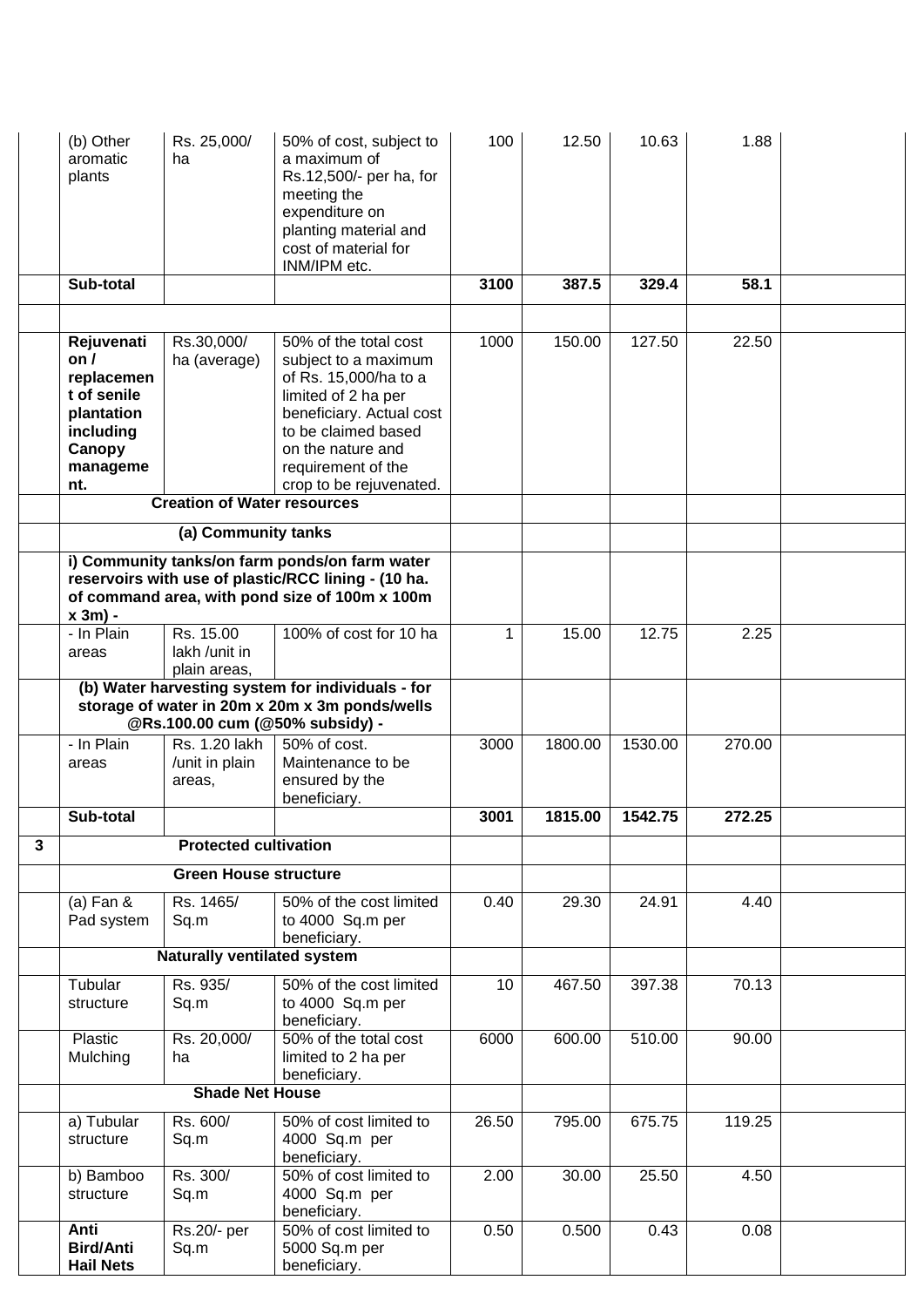|                         | Cost of<br>planting<br>material of<br>high value<br>vegetables<br>grown in<br>poly house | Rs.105/<br>Sq.m                                  | 50% of cost limited to<br>500 Sq.m per<br>beneficiary.                                                                                                                                                                                                                                        | 0.50        | 2.63    | 2.23   | 0.39   |                                                                                                                         |
|-------------------------|------------------------------------------------------------------------------------------|--------------------------------------------------|-----------------------------------------------------------------------------------------------------------------------------------------------------------------------------------------------------------------------------------------------------------------------------------------------|-------------|---------|--------|--------|-------------------------------------------------------------------------------------------------------------------------|
|                         | Cost of<br>planting<br>material of<br>flowers for<br>poly house                          | Rs.500/<br>Sq.m                                  | 50% of cost limited to<br>500 Sq.m per<br>beneficiary                                                                                                                                                                                                                                         | 0.50        | 12.50   | 10.63  | 1.88   |                                                                                                                         |
|                         | Sub-total                                                                                |                                                  |                                                                                                                                                                                                                                                                                               | 6040        | 1937.43 | 1646.8 | 290.61 |                                                                                                                         |
| $\overline{\mathbf{4}}$ |                                                                                          | <b>Promotion of Integrated Nutrient</b><br>(IPM) | Management(INM)/ Integrated Pest Management                                                                                                                                                                                                                                                   |             |         |        |        |                                                                                                                         |
|                         | Promotion<br>of IPM/INM                                                                  | Rs. 2000/ha                                      | 50% of cost subject to<br>a maximum of Rs<br>1000/ha limited to 4.00<br>ha/ beneficiary.                                                                                                                                                                                                      | 1920        | 19.20   | 16.3   | 2.9    | To be need<br>based and<br>taken up after<br>identifying<br>problem of pest<br>/ disease and<br>nutrient<br>deficiency. |
|                         | Bio control<br>lab<br>(Public<br>Sector)                                                 | Rs.80 lakhs/<br>unit                             | Rs. 80 lakh/unit for<br><b>Public Sector and</b><br>Rs.40.00 lakh as credit<br>linked back ended<br>subsidy to Private<br>Sector.                                                                                                                                                             | $\mathbf 1$ | 80.00   | 142.5  | 12.0   | Approved<br>on<br>28/3/13                                                                                               |
|                         | Bio control<br>lab<br>(Private<br>Sector)                                                | Rs.80 lakhs/<br>unit                             | Rs. 80 lakh/unit for<br><b>Public Sector and</b><br>Rs.40.00 lakh as credit<br>linked back ended<br>subsidy to Private<br>Sector.                                                                                                                                                             |             | 0.00    | 0.0    | 0.0    | Project to<br>be<br>submitted                                                                                           |
|                         | Sub-total                                                                                |                                                  |                                                                                                                                                                                                                                                                                               | 1920        | 99.20   | 84.3   | 14.9   |                                                                                                                         |
| $5\phantom{.0}$         |                                                                                          | <b>Organic Farming</b>                           |                                                                                                                                                                                                                                                                                               |             |         |        |        |                                                                                                                         |
|                         | <b>Adoption of</b><br>Organic<br>Farming.                                                | Rs. 20,000/<br>ha                                | 50% of cost limited to<br>Rs.10000/ha for a<br>maximum area of 4 ha.<br>per beneficiary, spread<br>over a period of 3<br>years involving an<br>assistance of<br>Rs.4000/- in first year<br>and Rs.3000/- each in<br>second & third year.<br>The programme to be<br>linked with certification. | 5000        | 200.00  | 170.0  | 30.0   | Project to<br>be<br>submitted                                                                                           |
|                         | Organic<br><b>Farming</b><br>2rd year.                                                   | do                                               | do                                                                                                                                                                                                                                                                                            | 7000        | 210.00  | 178.5  | 31.5   | <b>Stature</b><br>of<br>certification<br>to<br>be submitted                                                             |
|                         | Organic<br>Farming<br>2rd year.                                                          | do                                               | do                                                                                                                                                                                                                                                                                            | 2500        | 75.00   | 63.8   | 11.3   | of<br><b>Stature</b><br>certification<br>to<br>be submitted                                                             |
|                         | Organic<br>Certification<br>(I Year)                                                     | Project<br>based                                 | Rs. 5 lakh for a cluster<br>of 50 ha which will<br>include Rs.1.50 lakh in<br>first year, Rs. 1.50 lakh                                                                                                                                                                                       | 5000        | 150.00  | 127.5  | 22.5   | Project to<br>be<br>submitted                                                                                           |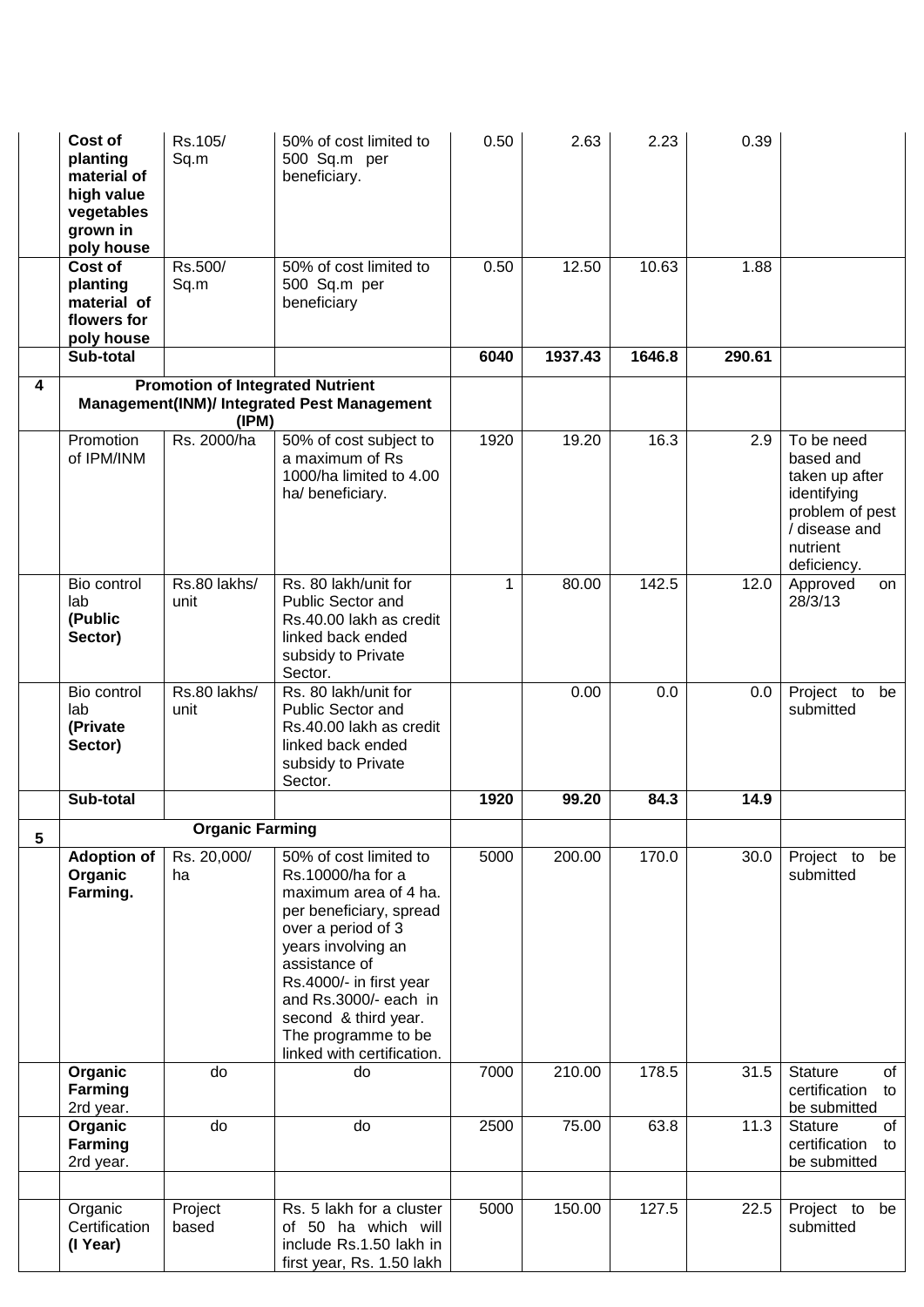|   |                                                                                                                     |                                                    | in second year and Rs.<br>2.00 lakh in third year.                                                                                      |       |         |        |       |                                                                                           |
|---|---------------------------------------------------------------------------------------------------------------------|----------------------------------------------------|-----------------------------------------------------------------------------------------------------------------------------------------|-------|---------|--------|-------|-------------------------------------------------------------------------------------------|
|   | Organic<br>Certification<br>(II Year)                                                                               | Project<br>based                                   | do                                                                                                                                      | 7000  | 210.00  | 178.5  | 31.5  | Project to<br>be<br>submitted                                                             |
|   | Organic<br>Certification<br>(III Year)                                                                              | Project<br>based                                   | do                                                                                                                                      | 2500  | 100.00  | 85.0   | 15.0  | Project to<br>be<br>submitted                                                             |
|   |                                                                                                                     |                                                    | Vermi compost Units /organic input production                                                                                           |       |         |        |       |                                                                                           |
|   | permanent                                                                                                           | unit<br>Rs. 60,000/                                | 50% of cost                                                                                                                             | 30    | 9.0     | 7.7    | 1.4   | Designs para                                                                              |
|   | structure                                                                                                           | unit for<br>permanent<br>structure and             | conforming to the size<br>of the unit of<br>30'x8'x2.5' dimension<br>of permanent structure<br>to be administered on<br>pro-rata basis. |       |         |        |       | meter of HDPE<br>beds will<br>conformer to<br><b>BIS standards</b><br>(IS)<br>15907:2010) |
|   | <b>HDPE</b><br>Vermibed                                                                                             | Rs. 10,000<br>/unit for<br><b>HDPE</b><br>Vermibed | HDPE Vermibed, 50%<br>of cost conforming to<br>the size of 96 cut<br>$(12'x4'x2')$ to be<br>administered on pro-<br>rata basis.         | 12000 | 600.0   | 510.0  | 90.0  |                                                                                           |
|   | Sub-total                                                                                                           |                                                    |                                                                                                                                         | 41030 | 1554.00 | 1320.9 | 233.1 |                                                                                           |
| 6 |                                                                                                                     |                                                    | Pollination support through beekeeping                                                                                                  |       |         |        |       |                                                                                           |
|   | (b)<br>Production<br>of bee<br>colonies by<br>bee breeder                                                           | Rs.6.00 lakh                                       | 50% of cost for<br>producing min. of 2000<br>colonies / year                                                                            | 1     | 3.00    | 2.6    | 0.5   |                                                                                           |
|   | Honey bee<br>colony                                                                                                 | Rs. 1400/<br>colony of 4<br>frames                 | 50% of cost limited to<br>50 colonies /<br>beneficiary.                                                                                 | 2000  | 14.00   | 11.9   | 2.1   | List of<br>Beneficiaries to<br>be furnished.                                              |
|   | <b>Hives</b>                                                                                                        | Rs. 1600/<br>hive                                  | 50% of cost limited to<br>50 colonies /<br>beneficiary.                                                                                 | 2000  | 16.00   | 13.6   | 2.4   | -do-                                                                                      |
|   | Equipment<br>including<br>honey<br>extractor (4<br>frame), food<br>grade<br>container<br>(30 kg), net,<br>etc.      | Rs. 14,000/<br>set                                 | 50% of the cost limited<br>to one set per<br>beneficiary.                                                                               | 100   | 7.00    | 6.0    | 1.1   | -do-                                                                                      |
|   | Sub-total                                                                                                           |                                                    |                                                                                                                                         | 4101  | 40.00   | 34.0   | 6.0   |                                                                                           |
| 7 |                                                                                                                     | <b>Horticulture Mechanization</b>                  |                                                                                                                                         |       |         |        |       |                                                                                           |
|   | (a) Power<br>operated<br>machines/to<br>ols including<br>Power Saw<br>and Plant<br>Protection<br>equipments<br>etc. | Rs.35,000/-<br>per set                             | 50% of cost limited to<br>one set per<br>beneficiary.                                                                                   | 250   | 43.75   | 37.19  | 6.56  | List of<br>Beneficiaries to<br>be furnished.                                              |
|   | (b) Power<br><b>Machines</b><br>(upto 20<br>BHP) with                                                               | Rs.1,20,000/-<br>per set                           | 50% of cost limited to<br>one set per<br>beneficiary.                                                                                   | 565   | 339.00  | 288.15 | 50.85 | List of<br>Beneficiaries to<br>be furnished.                                              |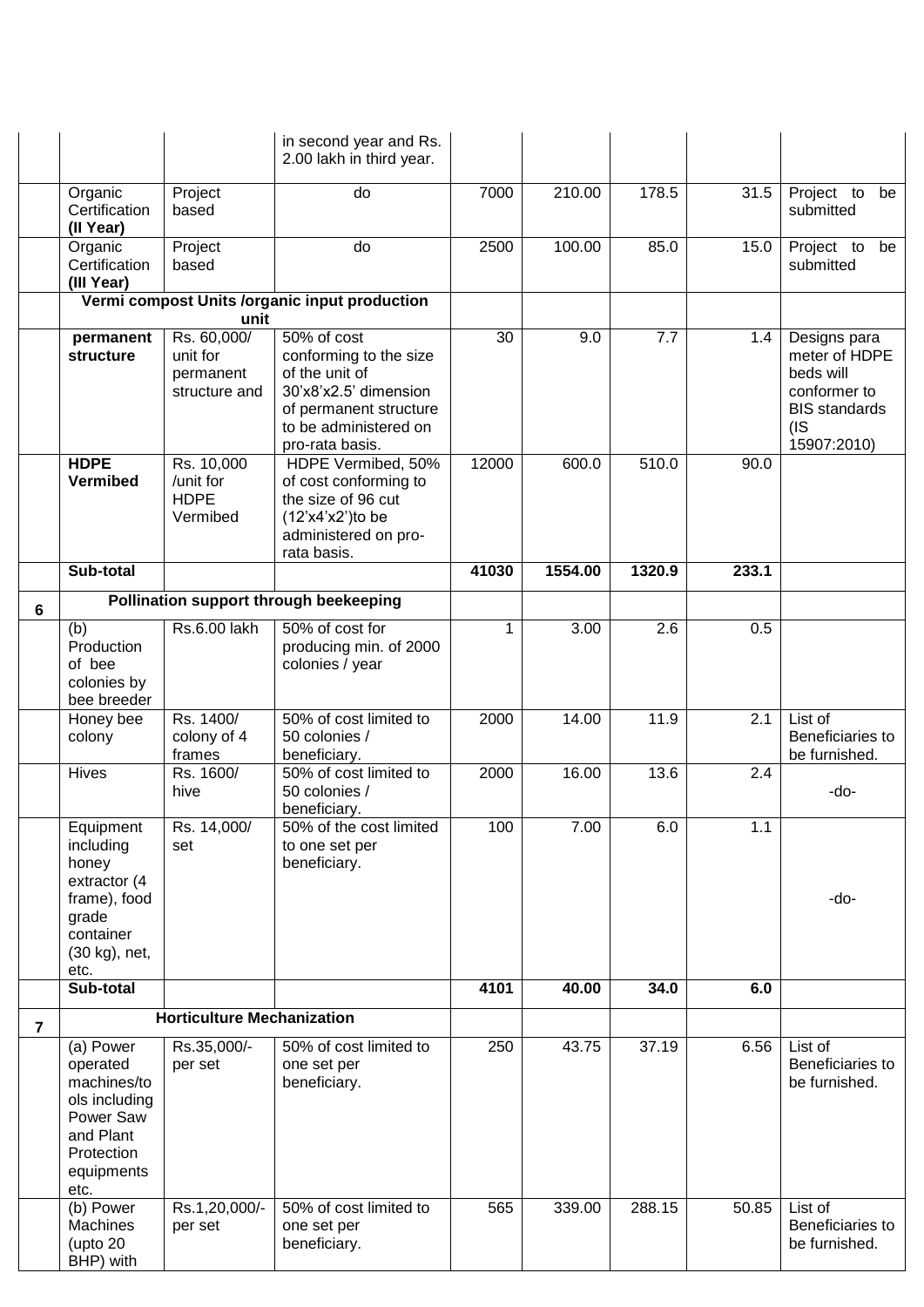|   | rotavator /<br>equipment                                                                                                                                     |                                                          |                                                                                                            |             |        |       |      |                                              |
|---|--------------------------------------------------------------------------------------------------------------------------------------------------------------|----------------------------------------------------------|------------------------------------------------------------------------------------------------------------|-------------|--------|-------|------|----------------------------------------------|
|   | (c) Power<br>machines<br>(20 HP &<br>above<br>including<br>accessories<br>/equipments                                                                        | Rs.<br>$3,00,000/-$<br>per set                           | 50% of cost limited to<br>one set per<br>beneficiary.                                                      | 10          | 15.00  | 12.75 | 2.25 | List of<br>Beneficiaries to<br>be furnished. |
|   | Sub-total                                                                                                                                                    |                                                          |                                                                                                            | 825         | 397.75 | 338.1 | 59.7 |                                              |
|   |                                                                                                                                                              |                                                          |                                                                                                            |             |        |       |      |                                              |
|   | <b>Technology</b><br><b>Disseminati</b><br>on through<br>demonstrat<br>ion/Front<br>Line<br><b>Demonstrat</b><br>ion (FLD)<br><b>Public</b><br><b>Sector</b> | Rs. 25.00<br>lakh                                        | 75 % of cost in farmers<br>field and 100% of cost<br>in farms belonging to<br><b>Public Sector</b>         | $\mathbf 1$ | 25.00  | 21.25 | 3.75 | Project to<br>be<br>submitted                |
| 8 |                                                                                                                                                              |                                                          | Human Resource Development (HRD)                                                                           |             |        |       |      |                                              |
|   | <b>HRD</b> for<br>Gardeners                                                                                                                                  | Rs. 15.00<br>lakh /<br>training                          | 100% of the cost in<br>first year. In<br>subsequent years, cost<br>of infrastructure not to<br>be claimed. | 3           | 45.00  | 38.25 | 6.75 | Approved<br>on<br>26/10/12                   |
|   | <b>Training of farmers</b>                                                                                                                                   |                                                          |                                                                                                            |             |        |       |      |                                              |
|   | Within the<br>District (one<br>day)                                                                                                                          | Rs.400/day<br>per farmer<br>excluding<br>transport       | 100% of the cost.                                                                                          | 3000        | 12.00  | 10.20 | 1.80 |                                              |
|   | Within the<br>State (one<br>day)                                                                                                                             | Rs. 750/day<br>per farmer<br>excluding<br>transport      | 100% of the cost.                                                                                          | 600         | 4.50   | 3.83  | 0.68 |                                              |
|   | Outside the<br>State (one<br>day)                                                                                                                            | Rs. 1000/<br>day per<br>farmer<br>excluding<br>transport | 100% of the cost.                                                                                          | 300         | 3.00   | 2.55  | 0.45 |                                              |
|   |                                                                                                                                                              | <b>Exposure visit of farmers</b>                         |                                                                                                            |             |        |       |      |                                              |
|   | Within the<br>District (one<br>day)                                                                                                                          | Rs.250/day<br>per farmer<br>excluding<br>transport       | 100% of the cost.                                                                                          | 600         | 1.50   | 1.28  | 0.2  |                                              |
|   | Within the<br>State (3<br>days)                                                                                                                              | Rs. 300/day<br>per farmer<br>excluding<br>transport      | 100% of the cost.                                                                                          | 600         | 5.40   | 4.59  | 0.8  |                                              |
|   | Transport<br>for within<br>the State                                                                                                                         | Rs. 100/ day<br>per farmer                               | 100% of the cost.                                                                                          | 600         | 0.60   | 0.51  | 0.1  |                                              |
|   | Outside the<br>State (5<br>days)                                                                                                                             | Rs. 600/day<br>per farmer<br>excluding<br>transport      | 100% of the cost.                                                                                          | 600         | 18.00  | 15.30 | 2.7  |                                              |
|   | Transport<br>for Outside<br>the State                                                                                                                        | Rs. 2000/<br>farmer                                      |                                                                                                            | 600         | 12.00  | 10.20 | 1.8  |                                              |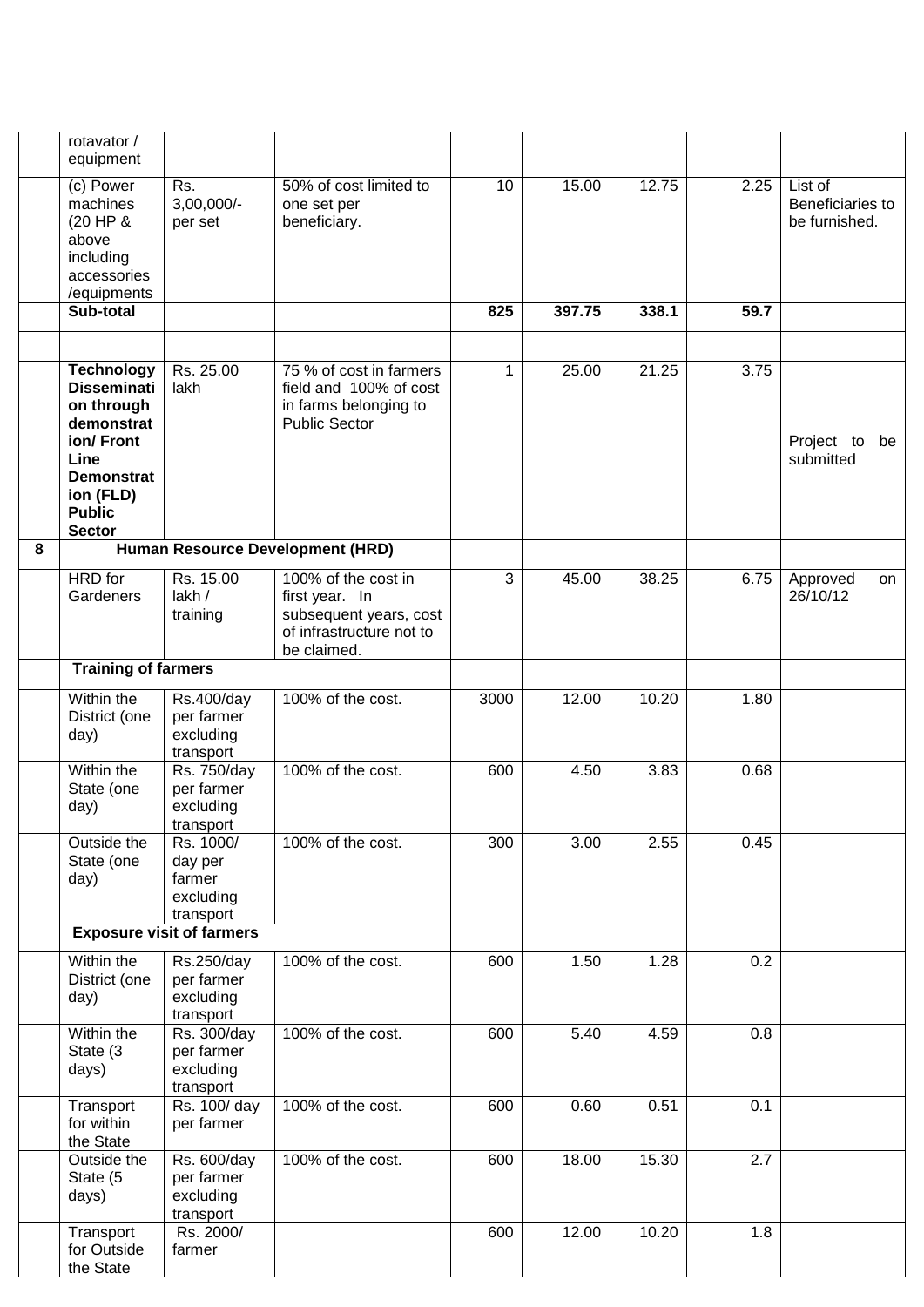|   | Outside<br>India                                                                                                     | Rs. 3.00 lakh<br>/ participant                                          | Project Based. 100%<br>of air/rail travel cost.                                                                                                                                                                                                                                                         | 2           | 6.00   | 5.10   | 0.9  | Project to<br>be<br>submitted                                                                                                                                            |
|---|----------------------------------------------------------------------------------------------------------------------|-------------------------------------------------------------------------|---------------------------------------------------------------------------------------------------------------------------------------------------------------------------------------------------------------------------------------------------------------------------------------------------------|-------------|--------|--------|------|--------------------------------------------------------------------------------------------------------------------------------------------------------------------------|
|   |                                                                                                                      | functionaries                                                           | Training / study tour of technical staff/ field                                                                                                                                                                                                                                                         |             |        |        |      |                                                                                                                                                                          |
|   | Within the<br>State (one<br>day)                                                                                     | Rs.200/day<br>per<br>participant<br>plus TA/DA,<br>as<br>admissible     | 100% of the cost.                                                                                                                                                                                                                                                                                       | 500         | 2.75   | 2.34   | 0.4  |                                                                                                                                                                          |
|   | Study tour<br>to<br>progressive<br>States/ units<br>(group of<br>minimum 5<br>participants)<br>$(7 \text{ days})$    | Rs.650.00/da<br>y per<br>participant<br>plus TA/DA,<br>as<br>admissible | 100% of the cost.                                                                                                                                                                                                                                                                                       | 6           | 2.730  | 2.32   | 0.4  |                                                                                                                                                                          |
|   | Outside<br>India                                                                                                     | Rs. 5.00 lakh<br>/ participant                                          | 100% of the cost on<br>actual basis.                                                                                                                                                                                                                                                                    | 5           | 25.000 | 21.25  | 3.8  | Project to<br>be<br>submitted                                                                                                                                            |
|   | Sub-total                                                                                                            |                                                                         |                                                                                                                                                                                                                                                                                                         | 7416        | 138.48 | 117.71 | 20.8 |                                                                                                                                                                          |
| 9 |                                                                                                                      |                                                                         | <b>INTEGRATED POST HARVEST MANAGEMENT</b>                                                                                                                                                                                                                                                               |             |        |        |      |                                                                                                                                                                          |
|   | Pack house<br>/ On farm<br>collection &<br>storage unit                                                              | Rs. 3.00<br>Lakh/per<br>unit with size<br>of 9Mx6M                      | 50% of the capital<br>cost.                                                                                                                                                                                                                                                                             | 250         | 375.00 | 318.8  | 56.3 | <b>Minutes</b><br>of<br>SLEC meeting<br>to be submitted<br>along<br>with<br>details<br>of<br>beneficiaries,<br>location, etc to<br>facilitate<br>release<br>of<br>funds. |
|   | Pre-cooling<br>unit<br>project in<br>general<br>areas                                                                | Rs.15.00<br>lakh for 6 MT<br>capacity                                   | Credit linked back-<br>ended subsidy @ 40%<br>of the cost of project in<br>general areas and<br>55% in case Hilly &<br>Scheduled areas for<br>individual<br>entrepreneurs.                                                                                                                              | 50          | 300.00 | 416.9  | 45.0 | Project to be<br>submitted                                                                                                                                               |
|   | Primary/<br>Mobile /<br>Minimal<br>processing<br>unit                                                                | Rs. 24.00<br>lakh/unit.                                                 | Credit linked back-<br>ended subsidy @40%<br>of the cost of project in<br>General areas.                                                                                                                                                                                                                | 5           | 48.00  | 40.8   | 7.2  | Project to be<br>submitted                                                                                                                                               |
|   | Cold<br>storage<br>units<br>(Constructio<br>n/<br>expansion/<br>Modernizati<br>on)<br>project in<br>general<br>areas | Rs. 6000/MT<br>for 5000 MT<br>capacity                                  | Credit linked back-<br>ended subsidy @ 40%<br>of the capital cost of<br>project in general<br>areas and 55% in case<br>of Hilly & Scheduled<br>areas in respect of<br>only those units which<br>adopt new<br>technologies and<br>include insulation,<br>humidity control and fin<br>coil cooling system | $\mathbf 1$ | 120.00 | 102.0  | 18.0 | Approved<br>on<br>18/7/2013                                                                                                                                              |
|   |                                                                                                                      | <b>Refer vans/ containers</b>                                           |                                                                                                                                                                                                                                                                                                         |             |        |        |      |                                                                                                                                                                          |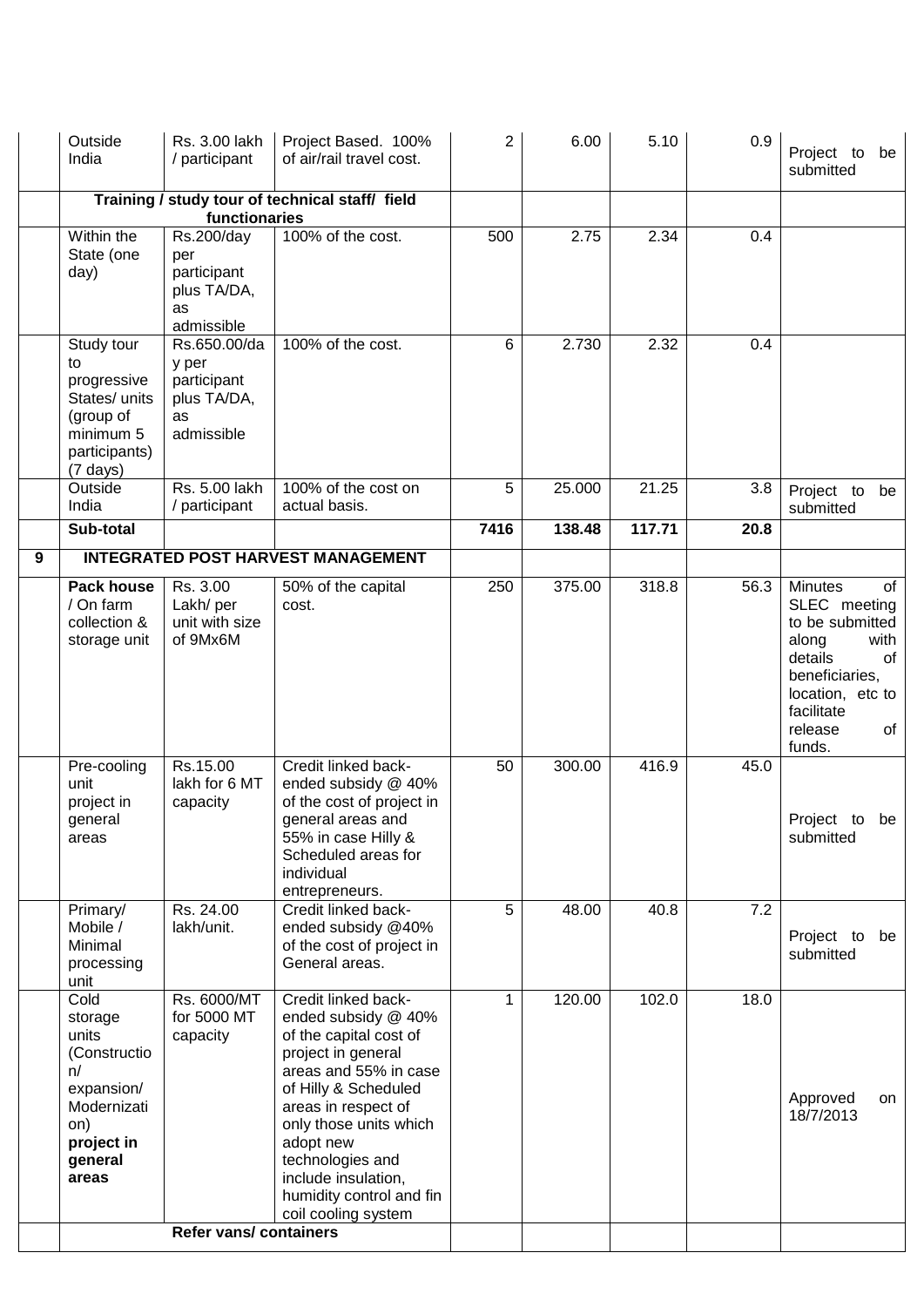|    | <b>Credit linked</b><br>back-ended<br>project in<br>general<br>areas                                 | Rs. 24.00<br>lakh/ unit for<br>6 MT<br>capacity | Credit linked back-<br>ended subsidy @40%<br>of the cost of project in<br>General areas.                                                                                                  | 12             | 115.20  | 97.9   | 17.3  | Project to<br>be<br>submitted                                                                                                                                            |
|----|------------------------------------------------------------------------------------------------------|-------------------------------------------------|-------------------------------------------------------------------------------------------------------------------------------------------------------------------------------------------|----------------|---------|--------|-------|--------------------------------------------------------------------------------------------------------------------------------------------------------------------------|
|    |                                                                                                      | 8. Ripening chamber                             |                                                                                                                                                                                           |                |         |        |       |                                                                                                                                                                          |
|    | (a) Credit<br>linked back-<br>ended<br>project in<br>general<br>areas                                | Rs. 6000/MT<br>for 5000 MT<br>capacity          | -do-                                                                                                                                                                                      | $\overline{2}$ | 240.00  | 204.0  | 36.0  | Project to<br>be<br>submitted                                                                                                                                            |
|    |                                                                                                      | Preservation unit (low cost)                    |                                                                                                                                                                                           |                |         |        |       |                                                                                                                                                                          |
|    | Preservation<br>unit up-<br>gradation                                                                | Rs.1.00 lakh<br>/unit for up-<br>gradation      | 50% of the total cost.                                                                                                                                                                    | 6              | 3.00    | 2.6    | 0.5   | <b>Minutes</b><br>οf<br>SLEC meeting<br>to be submitted<br>along<br>with<br>details<br>of<br>beneficiaries,<br>location, etc to<br>facilitate<br>release<br>of<br>funds. |
|    | Preservation<br>unit (low<br>cost) new<br>unit                                                       | Rs.2.00 lakh<br>/unit for new<br>unit.          | 50% of the total cost.                                                                                                                                                                    | 3              | 3.00    | 2.6    | 0.5   | -do-                                                                                                                                                                     |
|    | Low cost<br>onion<br>storage<br>structure (25<br>MT)                                                 | Rs.1.00 lakh<br>per unit                        | 50% of the total cost.                                                                                                                                                                    | 255            | 127.50  | 108.4  | 19.1  | -do-                                                                                                                                                                     |
|    | Pusa Zero<br>energy cool<br>chamber<br>(100 kg)                                                      | Rs. 4000 per<br>unit                            | 50% of the total cost.                                                                                                                                                                    | 1900           | 38.00   | 32.3   | 5.7   | -do-                                                                                                                                                                     |
|    | 9.<br>Evaporativ<br>e / low<br>energy<br>cool<br>chamber (8<br>MT)                                   | Rs.4.00 lakh<br>/unit                           | 50% of the total cost.                                                                                                                                                                    | 50             | 100.00  | 85.00  | 15.00 | -do-                                                                                                                                                                     |
|    | Sub-total                                                                                            |                                                 |                                                                                                                                                                                           | 2534           | 1469.70 | 1249.2 | 220.5 |                                                                                                                                                                          |
| 10 |                                                                                                      | <b>PRODUCE</b>                                  | <b>ESTABLISHMENT OF MARKETING</b><br><b>INFRASTRUCTURE FOR HORTICULTURAL</b>                                                                                                              |                |         |        |       |                                                                                                                                                                          |
|    | Functional<br>Infrastructur<br>e: for<br>collection,<br>sorting/<br>grading,<br>packing<br>units etc | Rs.15.00<br>lakh/unit                           | Credit linked back-<br>ended subsidy @ 40%<br>of the capital cost of<br>project in general<br>areas and 55 % in<br>case of Hilly &<br>Scheduled areas for<br>individual<br>entrepreneurs. | 1              | 6.00    | 5.1    | 0.9   | Project to be<br>submitted                                                                                                                                               |
|    | <b>Rural</b><br>Markets/<br>Apni<br>mandies/Di<br>rect                                               | Rs. 20 lakh/<br>unit                            | Credit linked back-<br>ended subsidy @ 40%<br>of the capital cost of<br>project in general<br>areas and 55% in case                                                                       | 8              | 64.00   | 54.40  | 9.60  | Project to be<br>submitted                                                                                                                                               |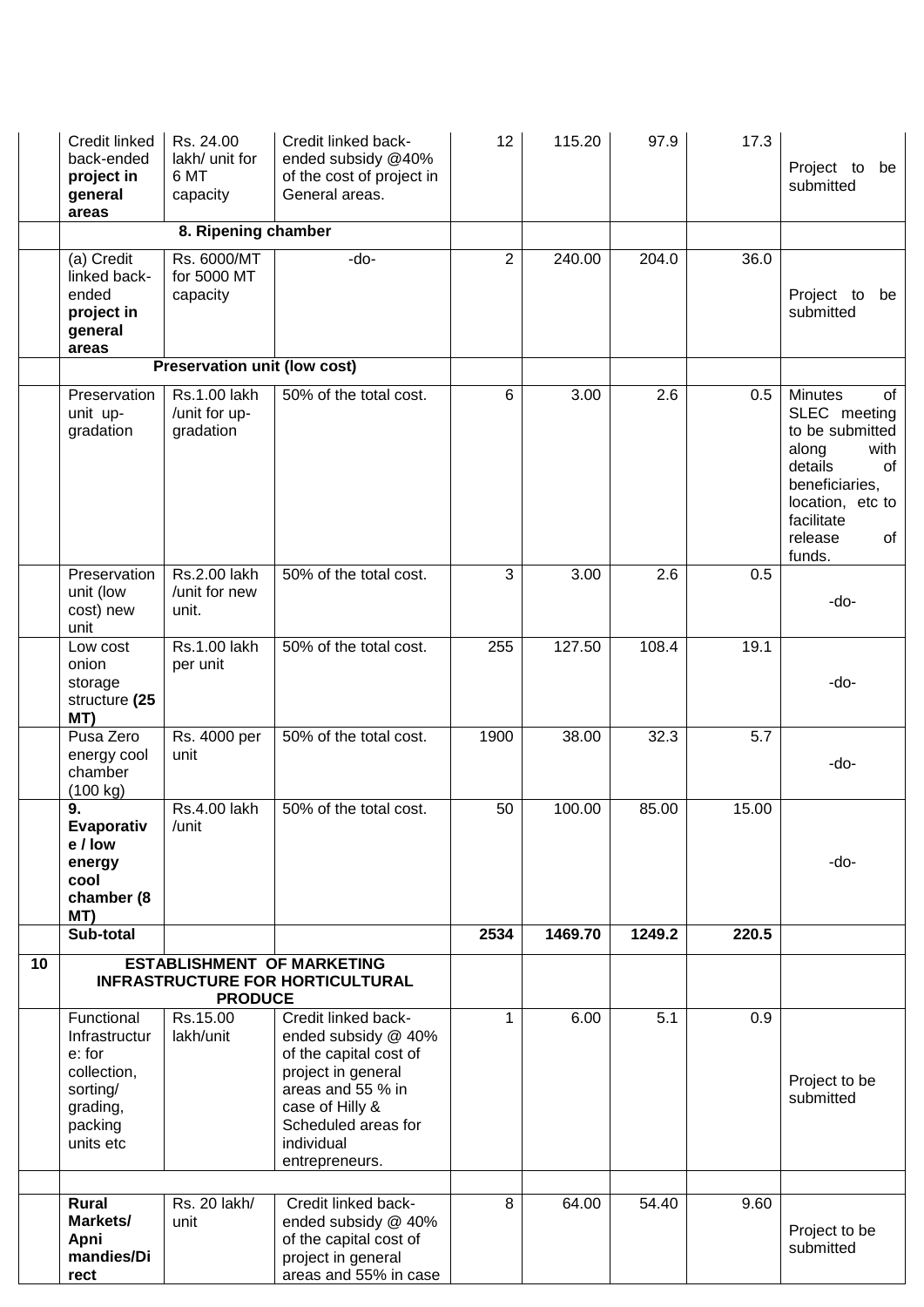|    | markets                                                                                                                                                                                              |                                                                                                                                                                    | of Hilly & Scheduled<br>areas for individual<br>entrepreneurs.                                    |    |        |       |      |                                                                                                                                                                          |
|----|------------------------------------------------------------------------------------------------------------------------------------------------------------------------------------------------------|--------------------------------------------------------------------------------------------------------------------------------------------------------------------|---------------------------------------------------------------------------------------------------|----|--------|-------|------|--------------------------------------------------------------------------------------------------------------------------------------------------------------------------|
|    | Static /<br><b>Mobile</b><br>Vending<br>Cart /<br>platform<br>with cool<br>chamber.                                                                                                                  | Rs. 30,000/<br>unit                                                                                                                                                | 50% of total cost.                                                                                | 30 | 4.50   | 3.83  | 0.68 | Project to be<br>submitted                                                                                                                                               |
|    | <b>Market</b><br>extension,<br>quality<br>awareness<br>& market<br>led<br>extension<br>activities<br>for fresh<br>products                                                                           | Rs. 3.00 lakh<br>per event.                                                                                                                                        | 100% assistance to<br><b>State Government</b><br>/SHM/Public Sector<br>Agencies.                  | 5  | 15.00  | 12.8  | 2.3  | <b>Minutes</b><br>of<br>SLEC meeting<br>to be submitted<br>along<br>with<br>details<br>of<br>beneficiaries,<br>location, etc to<br>facilitate<br>release<br>of<br>funds. |
|    | Sub-total                                                                                                                                                                                            |                                                                                                                                                                    |                                                                                                   | 44 | 89.50  | 76.1  | 13.4 |                                                                                                                                                                          |
| 11 |                                                                                                                                                                                                      | <b>Mission Management</b>                                                                                                                                          |                                                                                                   |    |        |       |      |                                                                                                                                                                          |
|    | State &<br><b>Districts</b><br>Mission<br>Offices and<br>implementin<br>g agencies<br>for<br>administrativ<br>e expenses,<br>project,<br>preparation,<br>computeriza<br>tion,<br>contingency<br>etc. | 5% of total<br>annual<br>expenditure<br>on the basis<br>of appraised<br>needs to<br><b>State</b><br>Horticulture<br>Mission<br>(SHM) /<br>implementing<br>Agencies | 100%assistance.                                                                                   |    | 477.92 | 406.2 | 71.7 | Fund to be<br>utilized @ 5%<br>of actual<br>Expenditure<br>incurred by the<br>SHM.                                                                                       |
|    |                                                                                                                                                                                                      | etc.                                                                                                                                                               | Seminars, conferences, workshops, exhibitions,<br>Kisan Mela, horticulture shows, honey festivals |    |        |       |      |                                                                                                                                                                          |
|    | a) State<br>level                                                                                                                                                                                    | Rs. 3.00 lakh<br>/event                                                                                                                                            | 100% assistance<br>subject to a maximum<br>of Rs.3.00 lakh per<br>event of two days.              | 5  | 15.00  | 12.8  | 2.3  | <b>Minutes</b><br>of<br>SLEC meeting<br>to be submitted<br>along<br>with<br>details<br>of<br>beneficiaries,<br>location, etc to<br>facilitate<br>release<br>of<br>funds. |
|    | <b>District level</b>                                                                                                                                                                                | Rs. 2.00 lakh<br>/event                                                                                                                                            | 100% assistance<br>subject to a maximum<br>of Rs.2.00 lakh per<br>event of two days.              | 30 | 60.00  | 51.0  | 9.0  | <b>Minutes</b><br>of<br>SLEC meeting<br>to be submitted<br>along<br>with<br>details<br>of<br>beneficiaries,<br>location, etc to<br>facilitate<br>release<br>of<br>funds. |